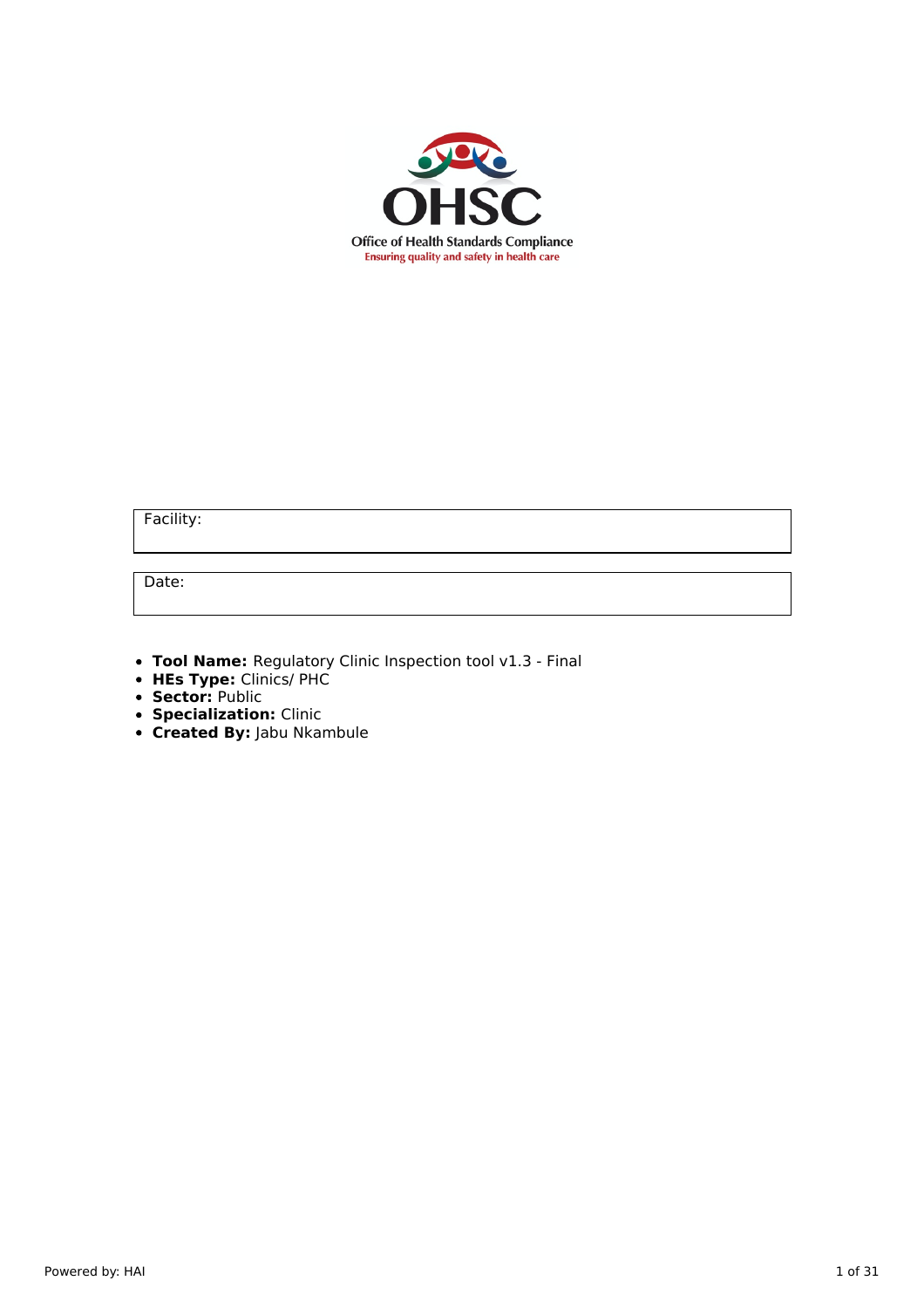# **1 Clinic Manager**

# **Domain 1.1 USER RIGHTS**

**Sub Domain 1.1.1 4** User information

**Standard 1.1.1.1 4(1)** The health establishment must ensure that users are provided with adequate information about the health care services available at the health establishment and information about accessing those services.

#### **Criterion 1.1.1.1.1 4(2)(a)(iv) The health establishment must provide users with information relating to the complaints, compliments and suggestions management system.**

**1.1.1.1.1.1** CHECKLIST: Complaints records reflect compliance with the National Guideline to Manage Complaints, Compliments and Suggestions in the Public Health Sector in South Africa.

# **Assessment type:** Document - **Risk rating:** Essential measure

Use the checklist below to check the availability of records required for effective complaints management. Check complaints records for the past three months for statistical data. For complaints letters and redress letters and/or minutes, check the last five resolved complaints for evidence. Note: • The evidence requested below can be available manually or electronically. Score 1 if the evidence is available and score 0 if it is not available. • In cases where no complaints were received in the past three months: The Complaints Compliance Report for the health establishment as generated from the national web-based information system must show 100% compliance for "Null" reporting for the health establishment for the past three months. Where a "Null" report is available, score not applicable for measures marked with an asterisk '\*'.

| <b>Score</b> | <b>Comment</b> |
|--------------|----------------|
|              |                |
|              |                |

| <b>Aspects</b>                                                                                                                                                                           | <b>Score</b> | Comment |  |
|------------------------------------------------------------------------------------------------------------------------------------------------------------------------------------------|--------------|---------|--|
| 1. A standard operating procedure to Manage Complaints,<br>Compliments and Suggestions is available                                                                                      |              |         |  |
| 2. The statistical report for indicators and classifications for<br>complaints is available. Explanatory Note: This will be scored<br>not applicable if there were no complaints logged. |              |         |  |
| 3. Complaints register for logging complaints is available                                                                                                                               |              |         |  |
| If complaints letters are available in the complaints file (check the last 5<br>complaints resolved)                                                                                     |              |         |  |
| 4. Complaints file 1*                                                                                                                                                                    |              |         |  |
| 5. Complaints file 2*                                                                                                                                                                    |              |         |  |
| 6. Complaints file 3*                                                                                                                                                                    |              |         |  |
| 7. Complaints file 4*                                                                                                                                                                    |              |         |  |
| 8. Complaints file 5*                                                                                                                                                                    |              |         |  |
|                                                                                                                                                                                          |              |         |  |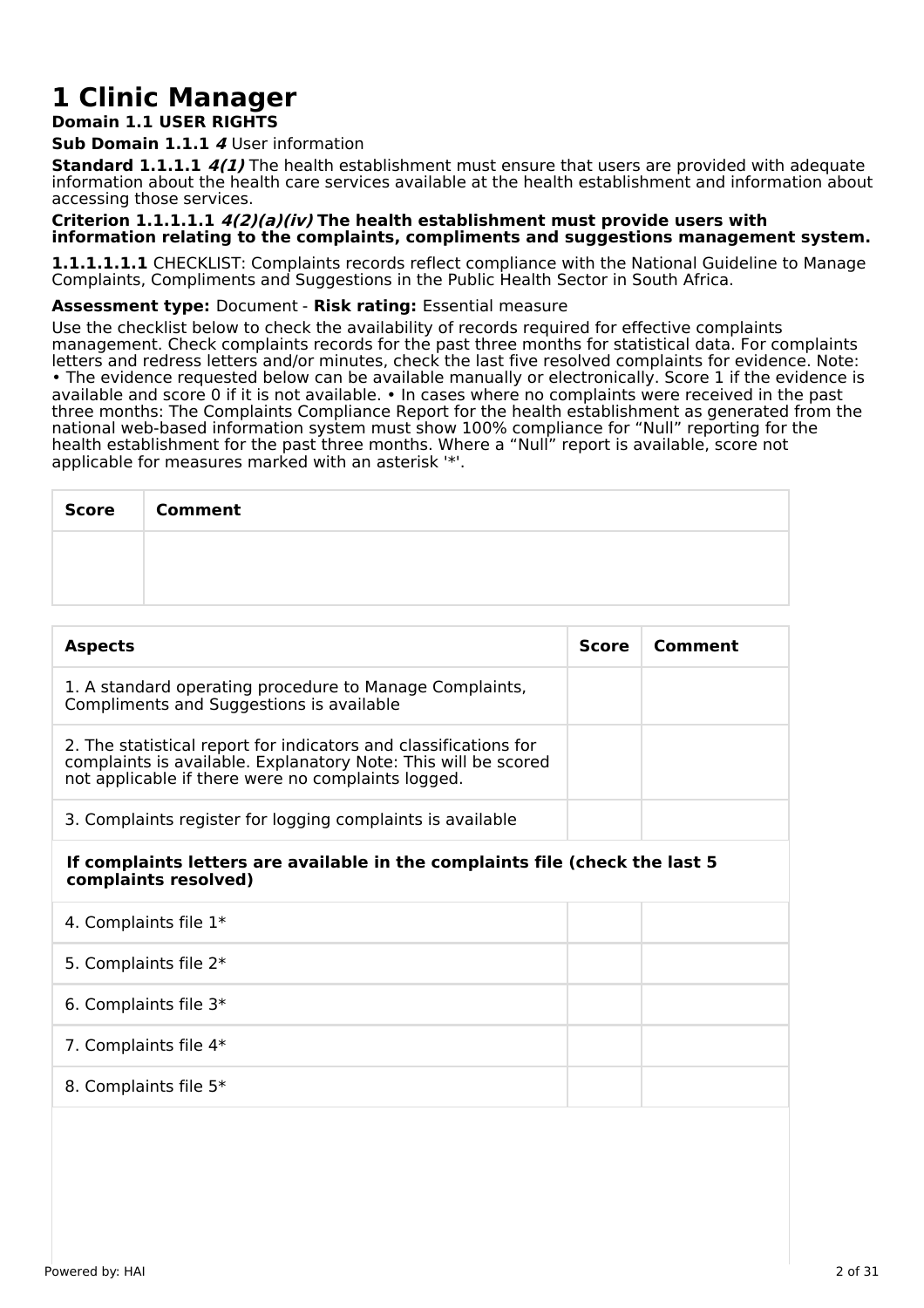**Complaints redress letters and/or minutes are available in the complaints file (check the last 5 complaints resolved). Explanatory note: A written letter or report on the outcome of the investigation should be provided to the user, families or supporting persons who lodged the complaint. Redress refers to a range of appropriate responses that can be provided to a user or families/supporting persons by a health establishment. Such responses or remedies can include but are not limited to an apology, an explanation or an acknowledgement of responsibility.**

| 9. Complaints file 1*  |  |
|------------------------|--|
| 10. Complaints file 2* |  |
| 11. Complaints file 3* |  |
| 12. Complaints file 4* |  |
| 13. Complaints file 5* |  |

# **Sub Domain 1.1.2 5** Access to care

**Standard 1.1.2.1 5(1)** The health establishment must ensure that users are attended to in a manner which is consistent with the nature and severity of their health condition.

**Criterion 1.1.2.1.1 5(2)(a) The health establishment must implement a system of triage.**

**1.1.2.1.1.1** CHECKLIST: A standard operating procedure to prioritise very sick, frail and elderly health care users is available.

# **Assessment type:** Document - **Risk rating:** Vital measure

Read through the standard operating procedure and confirm whether the aspects listed below are included and explained. Score 1 if the aspect is included and explained, score 0 if it is not included or included but not explained. NB: The standard operating procedure must as minimum comply with the following requirements: Title of the document, Name of the District or sub-district or health establishment , signed and dated by the accounting officer or delegated person, signed and dated by the compiler or chairperson of committee that developed the document (optional),date of implementation or approval, date of next review (Documents must be reviewed at a minimum every 5 years),summary of changes made to each version of the document (optional).NB: If signed by a delegated official a delegation letter or document is required, document can manual or electronic.

| <b>Score</b> | <b>Comment</b> |
|--------------|----------------|
|              |                |
|              |                |

| <b>Aspects</b>                                                                                                                                                                                                                                                                                                                                                                                                                                                                                                                                       | Score | Comment |
|------------------------------------------------------------------------------------------------------------------------------------------------------------------------------------------------------------------------------------------------------------------------------------------------------------------------------------------------------------------------------------------------------------------------------------------------------------------------------------------------------------------------------------------------------|-------|---------|
| 1. The prioritization procedure for the health establishment is<br>described. Explanatory Note: This could include amongst<br>others: availability of a dedicated person at waiting areas to<br>identify these users and inform other users of the<br>prioritisation process; a notice put in waiting areas and in<br>notice boards informing users that the above mentioned<br>users will be prioritised; an electronic display at waiting areas<br>indicating that the users mentioned above will be prioritised<br>or it can be any other process |       |         |
| 2. The procedure is displayed in at least two official local<br>languages in the waiting area indicating the prioritisation<br>process for very sick, frail and elderly patients.                                                                                                                                                                                                                                                                                                                                                                    |       |         |
| 3. In-service training for all staff on prioritisation process                                                                                                                                                                                                                                                                                                                                                                                                                                                                                       |       |         |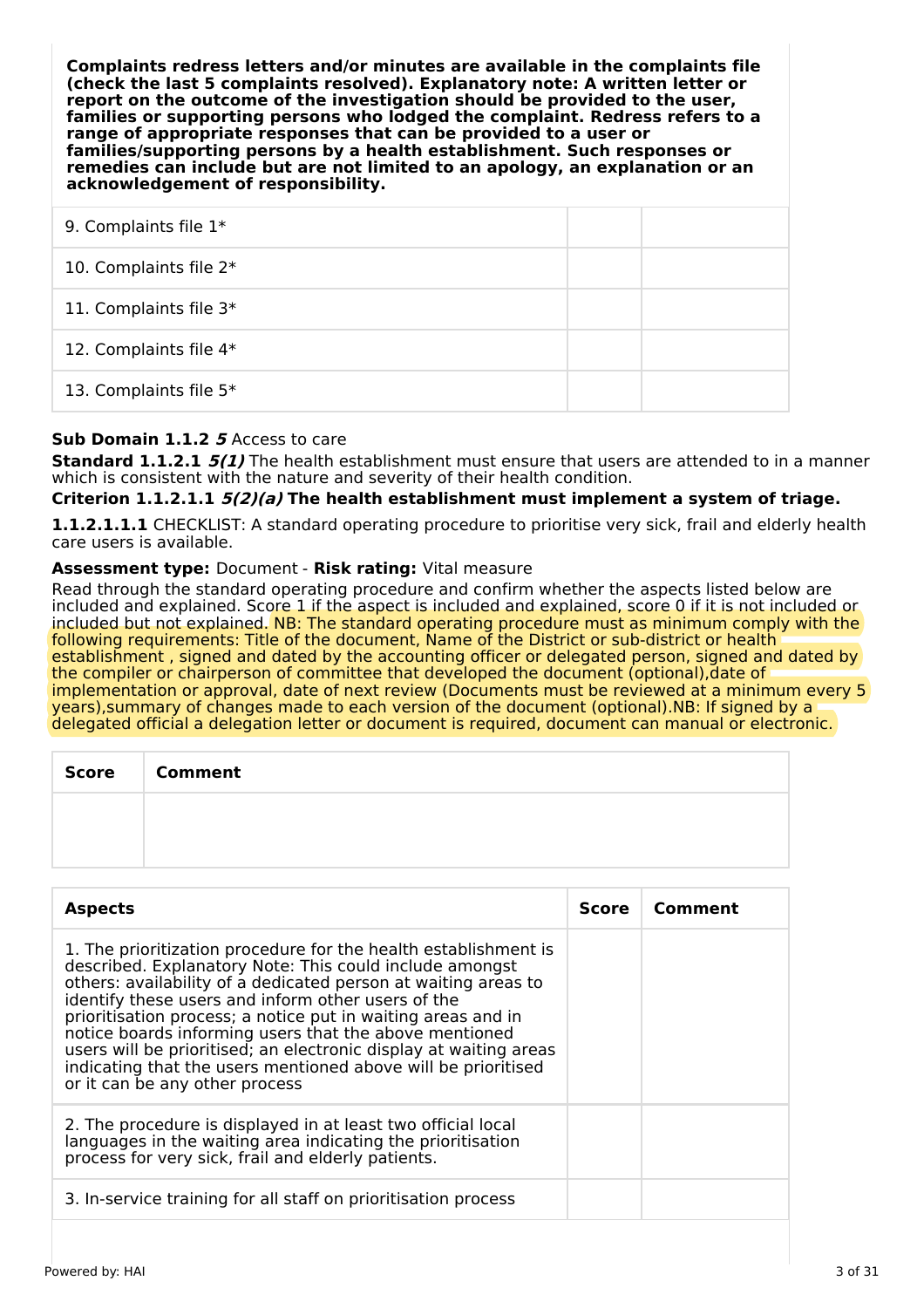| 4. Delegate the function of prioritisation process to a<br>designated staff member on a daily basis                               |  |
|-----------------------------------------------------------------------------------------------------------------------------------|--|
| 5. Conducting random spot checks during the day to<br>determine if the very sick, frail, and elderly patients are<br>prioritised. |  |

#### **Criterion 1.1.2.1.2 5(2)(b) The health establishment must ensure access to emergency medical transport for users requiring urgent transfer to another health establishment, and that they are accompanied by a health care provider.**

**1.1.2.1.2.1** There is a pre-determined Emergency Medical Services response time to the health establishment.

#### **Assessment type:** Document - **Risk rating:** Essential measure

There are currently no specified Norms for EMS response time. Inspector to accept the pre-determined EMS response times provided by the health establishment. The pre-determined EMS response times from the previous quarter are documented and available. Not Applicable: Never

| <b>Score</b> | <b>Comment</b> |
|--------------|----------------|
|              |                |
|              |                |

**1.1.2.1.2.2** The health establishment monitors the Emergency Medical Service response times.

#### **Assessment type:** Document - **Risk rating:** Essential measure

A register or records documenting the following will be required for evidence of compliance: Name of the user for whom the ambulance is requested, the time the request was made and the time the ambulance arrived. For Gateway clinics, this will be monitoring of the response time for the team responsible for transferring the user to the Emergency Unit. Not applicable: Never

| Score   Comment |
|-----------------|
|                 |
|                 |

**1.1.2.1.2.3** The health establishment reports delays in Emergency Medical Service response times to the relevant authority.

#### **Assessment type:** Document - **Risk rating:** Essential measure

Evidence of reporting to District Office will be required. For Gateway clinics, this will be reporting to the relevant hospital Committee. A report or an email sent to the relevant authority will be required. Not applicable: Where there have been no delays in EMS response times, or user transfers in Gateway **Clinics** 

| Score   Comment |
|-----------------|
|                 |
|                 |

#### **Criterion 1.1.2.1.3 5(2)(c) The health establishment must adhere to clinical guidelines on stabilizing users presenting in an emergency before referring them to another health establishment.**

**1.1.2.1.3.1** Professional nurses have received training in Basic Life Support (BLS).

#### **Assessment type:** Document - **Risk rating:** Vital measure

Training should be provided by an accredited service provider. A Basic Life Support certificate from an accredited service provider issued within the previous two years will be required. In clinics with five or more professional nurses, at least 80% must have a certificate (round up from 75% where necessary). In clinics with four professional nurses, at least three must be trained. In clinics with three or fewer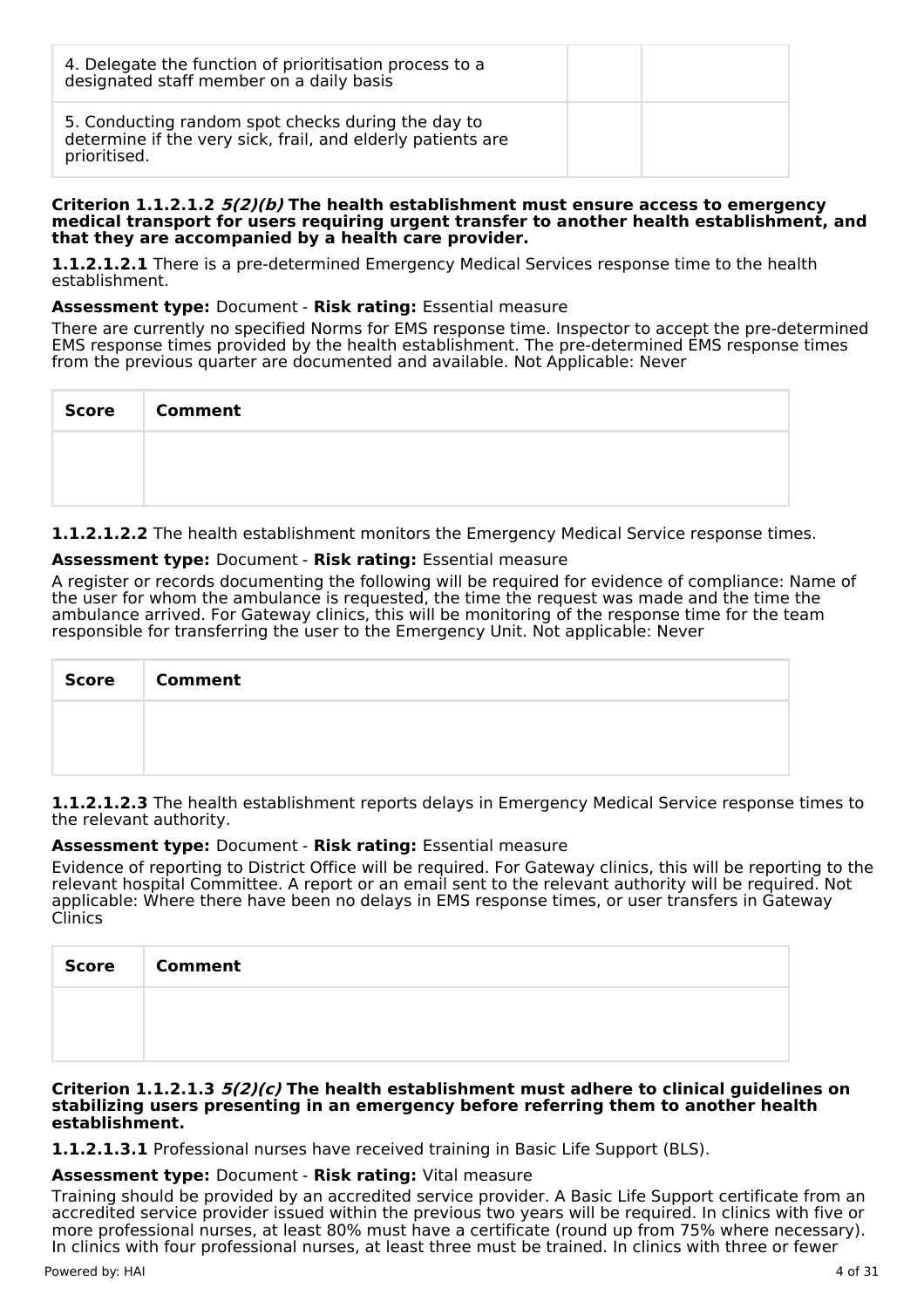professional nurses, all of them must be trained. Proof of attendance whilst waiting for a certificate will not be accepted. Not applicable: Never

| Score | <b>Comment</b> |
|-------|----------------|
|       |                |
|       |                |

**Standard 1.1.2.2 5(3)** The health establishment must maintain a system of referral as established by the responsible authority.

**Criterion 1.1.2.2.1 5(4)(a) The health establishment must ensure that users are provided with information relating to their referral to another health establishment.**

**1.1.2.2.1.1** CHECKLIST: A standard operating procedure for the referral system is available.

#### **Assessment type:** Document - **Risk rating:** Essential measure

Read through the standard operating procedure and confirm whether the aspects listed below are included and explained. Score 1 if the aspect is included and explained, score 0 if it is not included or included but not explained. NB: The standard operating procedure must as minimum comply with the following requirements: Title of the document, Name of the District or sub-district or health establishment , signed and dated by the accounting officer or delegated person, signed and dated by the compiler or chairperson of committee that developed the document (optional),date of implementation or approval, date of next review (Documents must be reviewed at a minimum every 5 years),summary of changes made to each version of the document (optional).NB: If signed by a delegated official a delegation letter or document is required, document can manual or electronic.

| <b>Score</b> | <b>Comment</b> |
|--------------|----------------|
|              |                |
|              |                |

| <b>Aspects</b>                              | Score | Comment |
|---------------------------------------------|-------|---------|
| 1. District referral network                |       |         |
| 2. Referral register                        |       |         |
| 3. Standardised user referral form          |       |         |
| 4. Standardised user referral feedback form |       |         |

# **Sub Domain 1.1.3 22** Waiting times

**Standard 1.1.3.1 22** The health establishment must monitor waiting times against the National Core Standards for Health Establishments in South Africa.

#### **Criterion 1.1.3.1.1 22 Waiting times are monitored and improvement plans are implemented.**

**1.1.3.1.1.1** Compliance with waiting time target(s) is monitored by the health establishment.

#### **Assessment type:** Document - **Risk rating:** Essential measure

Request the tools used for the previous six months for monitoring waiting times and assess if the health establishment monitors waiting times. Not applicable: Never

| <b>Score</b> | <b>Comment</b> |
|--------------|----------------|
|              |                |
|              |                |

**1.1.3.1.1.2** The waiting time survey report is available .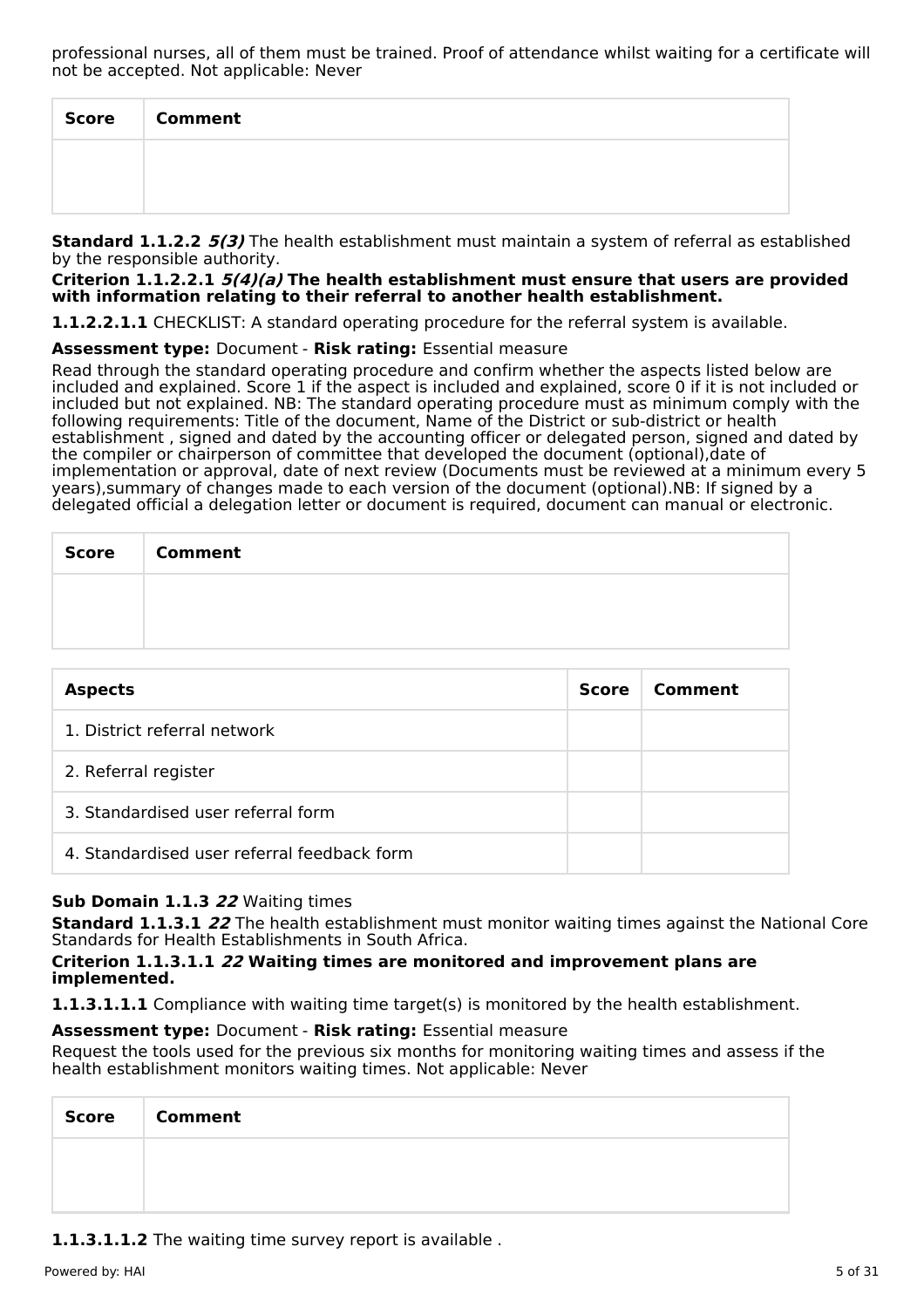# **Assessment type:** Document - **Risk rating:** Essential measure

The waiting times report from the previous six months must be available, signed and dated. Contents of the report should include but not limited to: Title or name of report, Background information, Targets and Findings, Causes of delays(if any) ,Recommendations, Conclusion. Not applicable: Never

| <b>Score</b> | <b>Comment</b> |
|--------------|----------------|
|              |                |
|              |                |

**1.1.3.1.1.3** A quality improvement plan indicates corrective measures taken where waiting time targets are not met.

#### **Assessment type:** Document - **Risk rating:** Essential measure

There must be documented evidence of action taken to reduce waiting times at the health establishment, aiming towards achievement of the waiting times targets. This could be a Quality Improvement plan(QIP). This does not need to be a stand-alone QIP, the information could be in a consolidated QIP addressing other gaps in the health establishment. Not applicable: Where waiting time targets are met

| <b>Score</b> | <b>Comment</b> |
|--------------|----------------|
|              |                |
|              |                |

# **Domain 1.2 CLINICAL GOVERNANCE AND CLINICAL CARE**

**Sub Domain 1.2.1 6** User health records and management

**Standard 1.2.1.1 6(1)** The health establishment must ensure that health records of health care users are protected, managed and kept confidential in line with section 14, 15 and 17 of the Act. **Criterion 1.2.1.1.1 6(2)(a) The health establishment must have a health record filing, archiving, disposing, storage and retrieval system which complies with the law.**

**1.2.1.1.1.1** CHECKLIST: A standard operating procedure for key functions of health records management is available.

#### **Assessment type:** Document - **Risk rating:** Essential measure

Read through the standard operating procedure and confirm whether the aspects listed below are included and explained. Score 1 if the aspect is included and explained, score 0 if it is not included or included but not explained. NB: The standard operating procedure must as minimum comply with the following requirements: Title of the document, Name of the District or sub-district or health establishment , signed and dated by the accounting officer or delegated person, signed and dated by the compiler or chairperson of committee that developed the document (optional),date of implementation or approval, date of next review (Documents must be reviewed at a minimum every 5 years),summary of changes made to each version of the document (optional).NB: If signed by a delegated official a delegation letter or document is required, document can manual or electronic.

| Score | <b>Comment</b> |
|-------|----------------|
|       |                |
|       |                |

| <b>Aspects</b>               | <b>Score</b> | Comment |
|------------------------------|--------------|---------|
| 1. Accessing of user records |              |         |
| 2. Tracking of user records  |              |         |
| 3. Filing of user records    |              |         |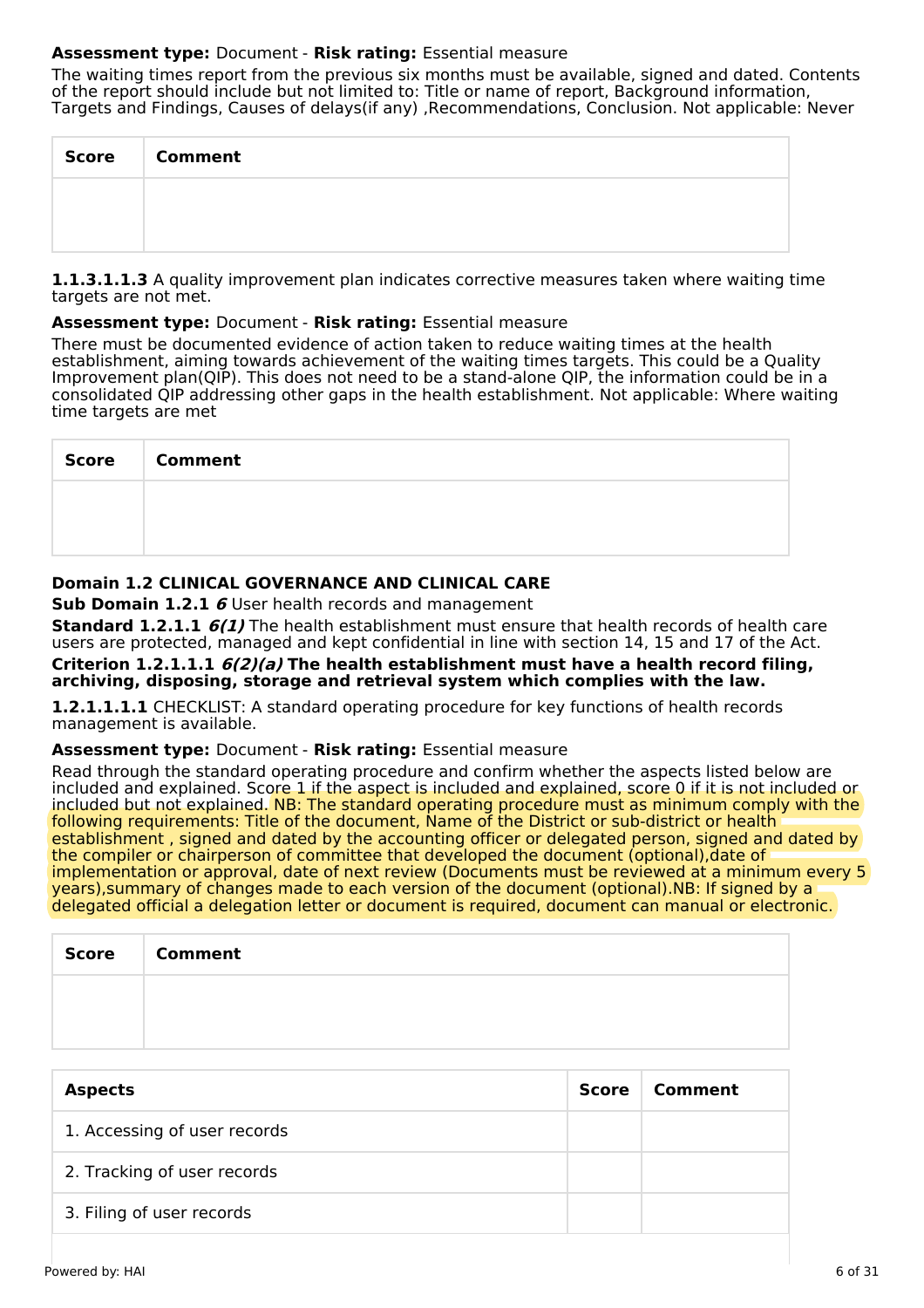| 4. Storage of user records |  |
|----------------------------|--|
| 5. Archiving of records    |  |
| 6. Disposal of records     |  |

**Standard 1.2.1.2 6(5)** The health establishment must have a formal process to be followed when obtaining informed consent from the user.

**Criterion 1.2.1.2.1 6 A documented procedure which describes the information to be collected and discussed during the process to obtain informed consent is implemented, in accordance with Chapter 2 of the National Health Act(Section 7).**

**1.2.1.2.1.1** CHECKLIST: A standard operating procedure for informed consent is available .

#### **Assessment type:** Document - **Risk rating:** Essential measure

Read through the standard operating procedure and confirm whether the aspects listed below are included and explained. Score 1 if the aspect is included and explained, score 0 if it is not included or included but not explained. NB: The standard operating procedure must as minimum comply with the following requirements: Title of the document, Name of the District or sub-district or health establishment, signed and dated by the accounting officer or delegated person, signed and dated by the compiler or chairperson of committee that developed the document (optional),date of implementation or approval, date of next review (Documents must be reviewed at a minimum every 5 years),summary of changes made to each version of the document (optional).NB: If signed by a delegated official a delegation letter or document is required, document can manual or electronic.

| Score   Comment |
|-----------------|
|                 |
|                 |

| <b>Aspects</b>                                                                                                                                                                                                                                                                                                                                                                                                                                                                                                                                                                                                                                                                                                                                                           | <b>Score</b> | Comment |
|--------------------------------------------------------------------------------------------------------------------------------------------------------------------------------------------------------------------------------------------------------------------------------------------------------------------------------------------------------------------------------------------------------------------------------------------------------------------------------------------------------------------------------------------------------------------------------------------------------------------------------------------------------------------------------------------------------------------------------------------------------------------------|--------------|---------|
| 1. The signatory providing consent must be legally entitled to<br>give informed consent. Explanatory note: As described in the<br>National Health Act, this can be a person authorised by the<br>court (e.g. a curator), or in order of priority, the user's<br>spouse, partner, parent, grandparent, major child or brother<br>or sister. In an emergency, lifesaving procedures can be<br>authorised by the health care provider, if "the treatment is<br>limited to what is immediately necessary to save life or avoid<br>significant deterioration in the user's health" HPCSA, Booklet<br>4. In case of a child, the age to give consent is over 12 years<br>in accordance with sections $129(2)(a)(b)$ and $129(3)(a)(b)(c)$<br>of the Children's Act 38 of 2005. |              |         |
| 2. The exact nature of the operation/procedure or treatment,<br>including the site and side where relevant, must be<br>communicated to the user                                                                                                                                                                                                                                                                                                                                                                                                                                                                                                                                                                                                                          |              |         |
| 3. The user's full names must appear on the consent form                                                                                                                                                                                                                                                                                                                                                                                                                                                                                                                                                                                                                                                                                                                 |              |         |
| 4. The age or date of birth or identity number of users must<br>be reflected on the consent form                                                                                                                                                                                                                                                                                                                                                                                                                                                                                                                                                                                                                                                                         |              |         |
| 5. The consent form must be signed by the user, their legal<br>guardian (for minors) or the person legally responsible for<br>the user (adults with diminished mental capacity)                                                                                                                                                                                                                                                                                                                                                                                                                                                                                                                                                                                          |              |         |
| 6. The consent form must be signed by the health care<br>provider who will perform the procedure                                                                                                                                                                                                                                                                                                                                                                                                                                                                                                                                                                                                                                                                         |              |         |
| 7. The consent form must be dated                                                                                                                                                                                                                                                                                                                                                                                                                                                                                                                                                                                                                                                                                                                                        |              |         |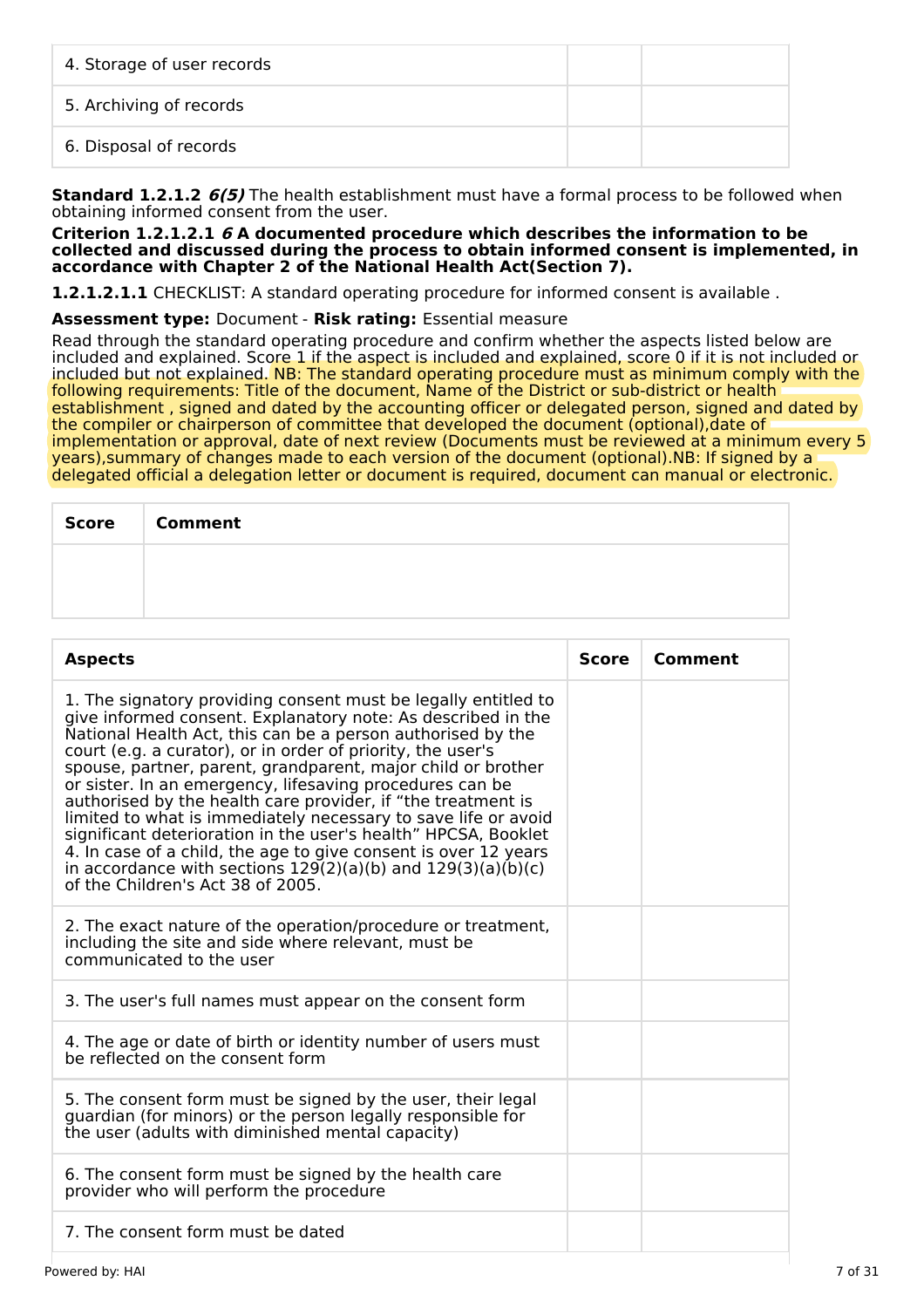| 8. All entries on the form must be legible |  |  |
|--------------------------------------------|--|--|
|--------------------------------------------|--|--|

# **Sub Domain 1.2.2 7** Clinical management

**Standard 1.2.2.1 7(1)** The health establishment must establish and maintain clinical management systems, structures and procedures that give effect to national policies and guidelines.

#### **Criterion 1.2.2.1.1 7(2)(a) The health establishment must ensure that clinical policies and guidelines for priority health conditions issued by the national department are available and communicated to health care personnel.**

**1.2.2.1.1.1** CHECKLIST: National guidelines on priority health conditions are available.

#### **Assessment type:** Document - **Risk rating:** Essential measure

Use the checklist below to check whether a copy of the guidelines is available. Guidelines can also be available electronically or via an application programme (app). Check that the most current guidelines are being used. Score 1 if available and score 0 if not available.

| Score Comment |
|---------------|
|               |
|               |

| <b>Aspects</b>                                                                                                                                           | Score | Comment |  |
|----------------------------------------------------------------------------------------------------------------------------------------------------------|-------|---------|--|
| <b>Child, Youth and School Health</b>                                                                                                                    |       |         |  |
| 1. Integrated Management of Childhood Illness Chart Booklet,<br>2019                                                                                     |       |         |  |
| 2. South African Infant and Young Child feeding Policy (2013)<br>(updated with circular in 2017)                                                         |       |         |  |
| <b>Non-Communicable diseases</b>                                                                                                                         |       |         |  |
| 3. National User Guide on the Prevention and Treatment of<br>Hypertension in Adults at PHC Level (2021)                                                  |       |         |  |
| <b>HIV</b>                                                                                                                                               |       |         |  |
| 4. Antiretroviral Treatment Clinical Guidelines for the<br>Management of HIV in Adults, Pregnancy, Adolescents,<br>Children, Infants and Neonates (2019) |       |         |  |
| 5. National HIV Testing Services Policy (2016)                                                                                                           |       |         |  |
| 6. National Medical Male Circumcision Guidelines (2016)                                                                                                  |       |         |  |
| 7. National guidelines for the management of Viral Hepatitis<br>(2019)                                                                                   |       |         |  |
| <b>TUBERCULOSIS</b>                                                                                                                                      |       |         |  |
| 8. National Tuberculosis Management Guidelines (2014)                                                                                                    |       |         |  |
| 9. National Guidelines for the Management of Tuberculosis in<br>Children (2013)                                                                          |       |         |  |
| 10. Management of Rifampicin Resistance - A Clinical<br>Reference Guide (2019)                                                                           |       |         |  |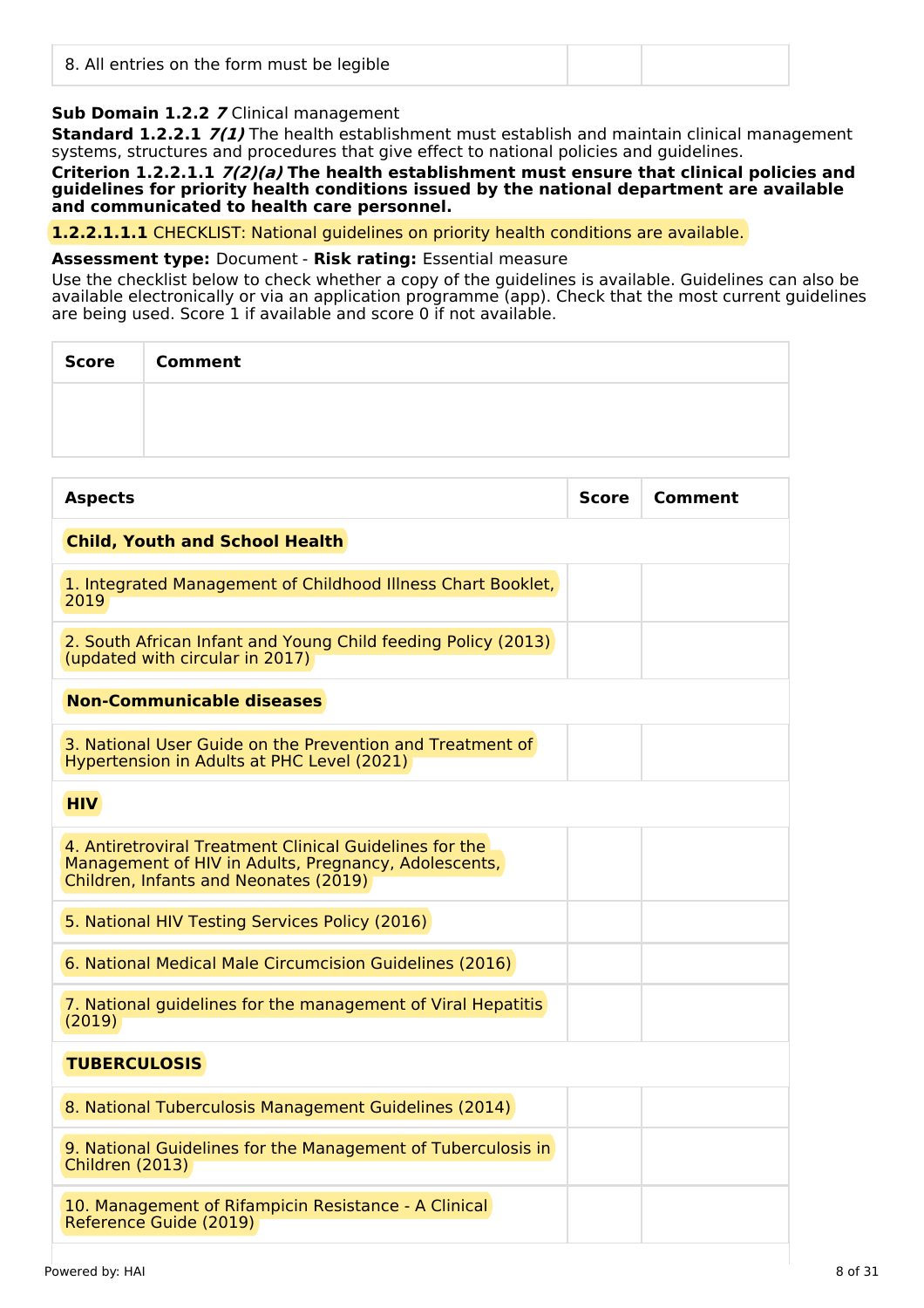| <b>Women, Maternal and Reproductive Health</b>                                                                                                                          |
|-------------------------------------------------------------------------------------------------------------------------------------------------------------------------|
| 11. Guidelines for Maternity Care in South Africa (2016)                                                                                                                |
| 12. Cervical Cancer Prevention and Control Policy (2017)                                                                                                                |
| 13. Clinical Guidelines for Breast Cancer Control and<br>Management (2019)                                                                                              |
| 14. National Contraceptives clinical guidelines (2019)                                                                                                                  |
| 15. National Consolidated guidelines for the management of<br>HIV in adults, adolescents, children and infants and<br>prevention of mother-to-child transmission (2020) |
| 16. Maternal, Perinatal and Neonatal health policy (2021)                                                                                                               |
| 17. Clinical Guideline for Genetics Services (2021)                                                                                                                     |
| 18. National Clinical Guidelines for Safe Conception and<br>Infertility (2021)                                                                                          |

**1.2.2.1.1.2** CHECKLIST: Health care personnel are informed about clinical policies and guidelines.

# **Assessment type:** Document - **Risk rating:** Essential measure

Documented evidence that personnel have been informed about the clinical policies and guidelines must be available, this could include but is not limited to distribution lists which include personnel signatures to indicate they have read and understood the document (which must be dated and signed), proof of attendance of meeting where policies and guidelines are discussed or similar evidence for electronic distribution. Score 1 if such evidence is available and score 0 if it is not available.

| Score | <b>Comment</b> |
|-------|----------------|
|       |                |
|       |                |

| <b>Aspects</b>                                                                                                                                           | <b>Score</b> | Comment |  |
|----------------------------------------------------------------------------------------------------------------------------------------------------------|--------------|---------|--|
| <b>Child, Youth and School Health</b>                                                                                                                    |              |         |  |
| 1. Integrated Management of Childhood Illness Chart Booklet,<br>2019                                                                                     |              |         |  |
| 2. South African Infant and Young Child feeding Policy (2013)<br>(updated with circular in 2017)                                                         |              |         |  |
| <b>Non-Communicable diseases</b>                                                                                                                         |              |         |  |
| 3. National User Guide on the Prevention and Treatment of<br>Hypertension in Adults at PHC Level (2021)                                                  |              |         |  |
| <b>HIV</b>                                                                                                                                               |              |         |  |
| 4. Antiretroviral Treatment Clinical Guidelines for the<br>Management of HIV in Adults, Pregnancy, Adolescents,<br>Children, Infants and Neonates (2019) |              |         |  |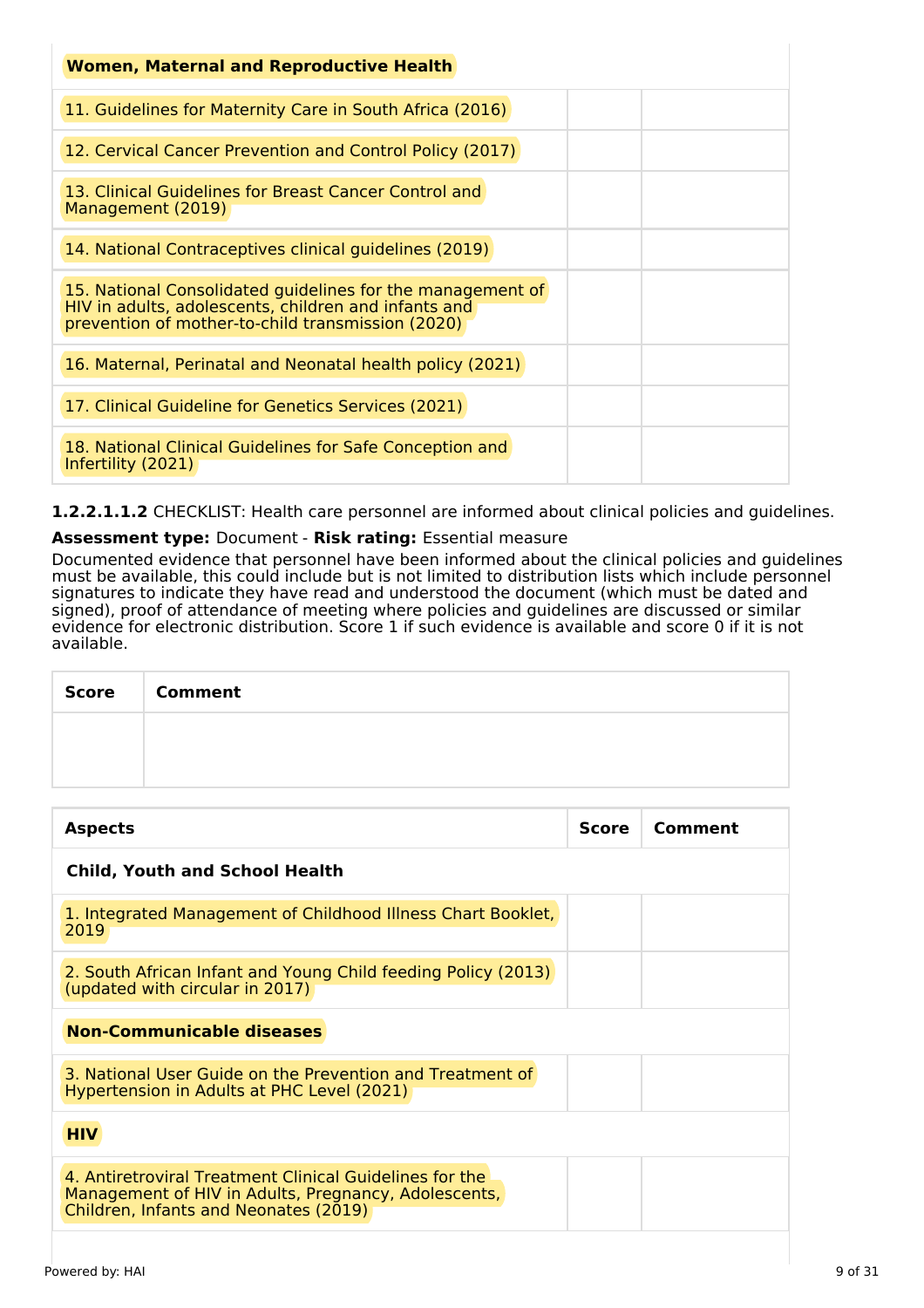| 5. National HIV Testing Services Policy (2016)                                                                                                                          |
|-------------------------------------------------------------------------------------------------------------------------------------------------------------------------|
| 6. National Medical Male Circumcision Guidelines (2016)                                                                                                                 |
| 7. National guidelines for the management of Viral Hepatitis<br>(2019)                                                                                                  |
| <b>TUBERCULOSIS</b>                                                                                                                                                     |
| 8. National Tuberculosis Management Guidelines (2014)                                                                                                                   |
| 9. National Guidelines for the Management of Tuberculosis in<br>Children (2013)                                                                                         |
| 10. Management of Rifampicin Resistance - A Clinical<br>Reference Guide (2019)                                                                                          |
| <b>Women, Maternal and Reproductive Health</b>                                                                                                                          |
| 11. Guidelines for Maternity Care in South Africa (2016)                                                                                                                |
| 12. Cervical Cancer Prevention and Control Policy (2017)                                                                                                                |
| 13. Clinical Guidelines for Breast Cancer Control and<br>Management (2019)                                                                                              |
| 14. National Contraceptives clinical guidelines (2019)                                                                                                                  |
| 15. National Consolidated guidelines for the management of<br>HIV in adults, adolescents, children and infants and<br>prevention of mother-to-child transmission (2020) |
| 16. Maternal, Perinatal and Neonatal health policy (2021)                                                                                                               |
| 17. Clinical Guideline for Genetics Services (2021)                                                                                                                     |
| 18. National Clinical Guidelines for Safe Conception and<br>Infertility (2021)                                                                                          |

#### **Criterion 1.2.2.1.2 7 The health establishment implements process to ensure environmental cleanliness.**

**1.2.2.1.2.1** CHECKLIST: Cleaners are trained on the aspects listed below.

# **Assessment type:** Document - **Risk rating:** Essential measure

Review in-service training records from the previous 12 months to verify whether cleaning personnel have received training on the aspects listed below. Score 1 if training has been provided and 0 if not provided.

| Score   Comment |
|-----------------|
|                 |
|                 |

| <b>Aspects</b>               | Score   Comment |
|------------------------------|-----------------|
| 1. Use of cleaning equipment |                 |
|                              |                 |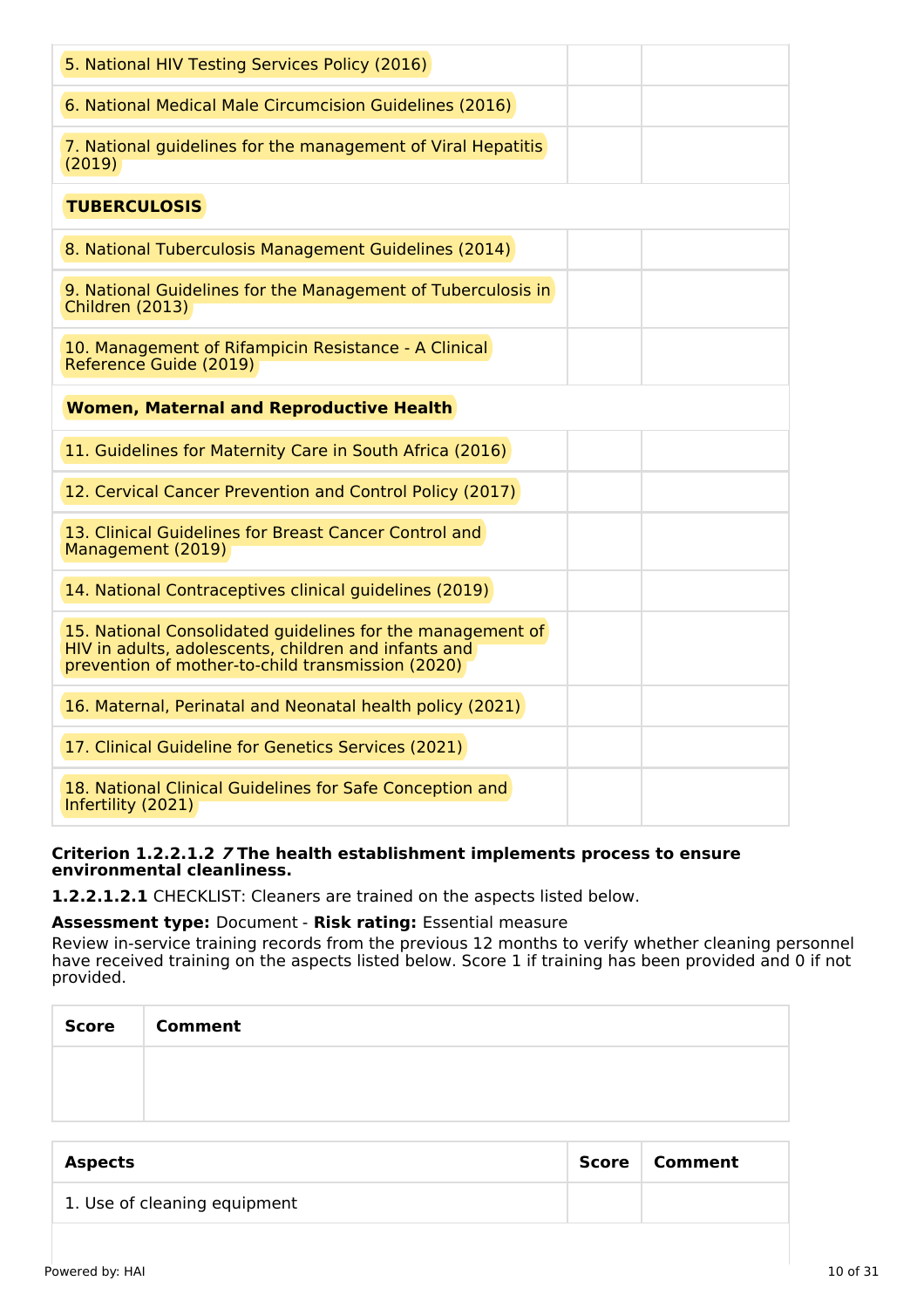| 2. Use of cleaning materials                                                                                                |  |
|-----------------------------------------------------------------------------------------------------------------------------|--|
| 3. Use of disinfectants                                                                                                     |  |
| 4. Use of detergents                                                                                                        |  |
| 5. Implementation of infection control procedures including<br>but not limited to personal protective equipment to be worn. |  |

# **1.2.2.1.2.2** Records show that pest control is done according to schedule.

#### **Assessment type:** Document - **Risk rating:** Vital measure

Regular pest control will ensure that infestations of the building are prevented. The health establishment must have a documented schedule for pest control. Services must be delivered according to schedule. In cases where the service provider has found evidence of pests, fumigation or other relevant treatment is done as required; where there is no evidence of pests documented confirmation of the visit and inspection must be available. For health establishments that are not provided with an invoice, evidence of pest control can include signatures in the visitor's book or similar proof. Not applicable: Never

| Score   Comment |
|-----------------|
|                 |
|                 |

#### **Criterion 1.2.2.1.3 7 The health establishment monitors indicators of clinical risk and implements actions to mitigate risk when necessary.**

**1.2.2.1.3.1** CHECKLIST: Clinical risk aspects listed below are addressed in the Quality Improvement Plan.

#### **Assessment type:** Document - **Risk rating:** Vital measure

Request the quality improvement plan from the previous six months and assess if the aspects listed below are addressed. The plan should contain the gaps identified and the interventions to be implemented. Score 1 if compliant and score 0 if not compliant. Score not applicable (NA) where gaps have not been identified for a specific aspect.

| Score   Comment |
|-----------------|
|                 |
|                 |

| <b>Aspects</b>                                                              | <b>Score</b> | Comment |
|-----------------------------------------------------------------------------|--------------|---------|
| 1. Complaints statistical data - relating to clinical care                  |              |         |
| 2. Patient safety incident reported (incidents related to<br>clinical care) |              |         |
| 3. Clinical record audit                                                    |              |         |
| 4. Annual risk assessment for infection prevention and<br>control           |              |         |
| 5. Loss to follow-up of HIV and TB users                                    |              |         |
| 6. Tracer list medicine stock-out                                           |              |         |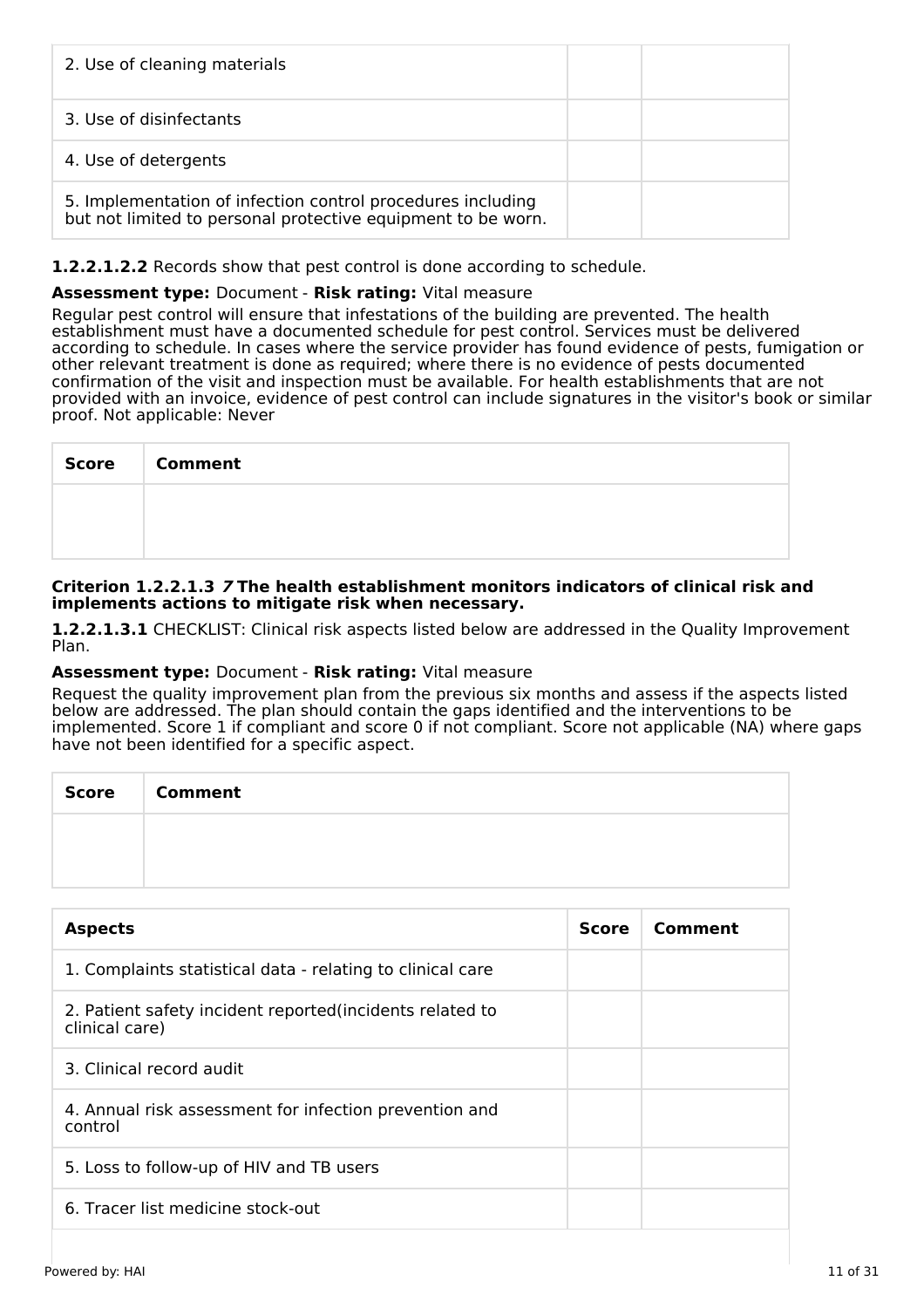|--|

**1.2.2.1.3.2** CHECKLIST: Training is provided to professional nurses on clinical guidelines.

# **Assessment type:** Document - **Risk rating:** Essential measure

Use the checklist below to determine whether the training on clinical guidelines is provided to professional nurses. Score 1 if compliant and score 0 if not compliant. Note: For aspects one and two below: In clinics with five or more professional nurses, at least 80% must have a certificate (round up from 75% where necessary). In clinics with four professional nurses, at least three must be trained. In clinics with three or less professional nurses, all of them must be trained.

| Score   Comment |
|-----------------|
|                 |
|                 |

| <b>Aspects</b>                                                                                                                                                                                                                                                                                                                                                                                                         | <b>Score</b> | Comment |
|------------------------------------------------------------------------------------------------------------------------------------------------------------------------------------------------------------------------------------------------------------------------------------------------------------------------------------------------------------------------------------------------------------------------|--------------|---------|
| 1.80% of professional nurses have been trained on Adult<br>Primary Care or Practical Approach to Care Kit                                                                                                                                                                                                                                                                                                              |              |         |
| 2.80% of professional nurses have been trained on<br>Integrated Management of Childhood Illness. Explanatory<br>note: If IMCI was part of basic Nursing training, mark as<br>compliant. Health establishment must keep a record of<br>Nurses who did IMCI as part of their basic training. For nurses<br>who did not undergo IMCI as part of their basic training, a<br>certificate for the IMCI training is required. |              |         |
| 3.50% of professional nurses at the health establishment are<br>trained on BANC Plus                                                                                                                                                                                                                                                                                                                                   |              |         |

**1.2.2.1.3.3** CHECKLIST: Health establishment conducts clinical audits of each priority programme at least annually.

#### **Assessment type:** Document - **Risk rating:** Essential measure

Request the clinical audit reports/documents and assess if the health establishment has conducted clinical audits for the conditions/programmes listed below. Score 1 if compliant and score 0 if not compliant.

| Score | <b>Comment</b> |
|-------|----------------|
|       |                |
|       |                |

| <b>Aspects</b>                     | <b>Score</b> | Comment |
|------------------------------------|--------------|---------|
| 1. HIV/TB                          |              |         |
| 2. NCD (diabetes and hypertension) |              |         |
| 3. Maternal health (ANC & PNC)     |              |         |
| 4. Well baby                       |              |         |
| 5. Sick child (IMCI)               |              |         |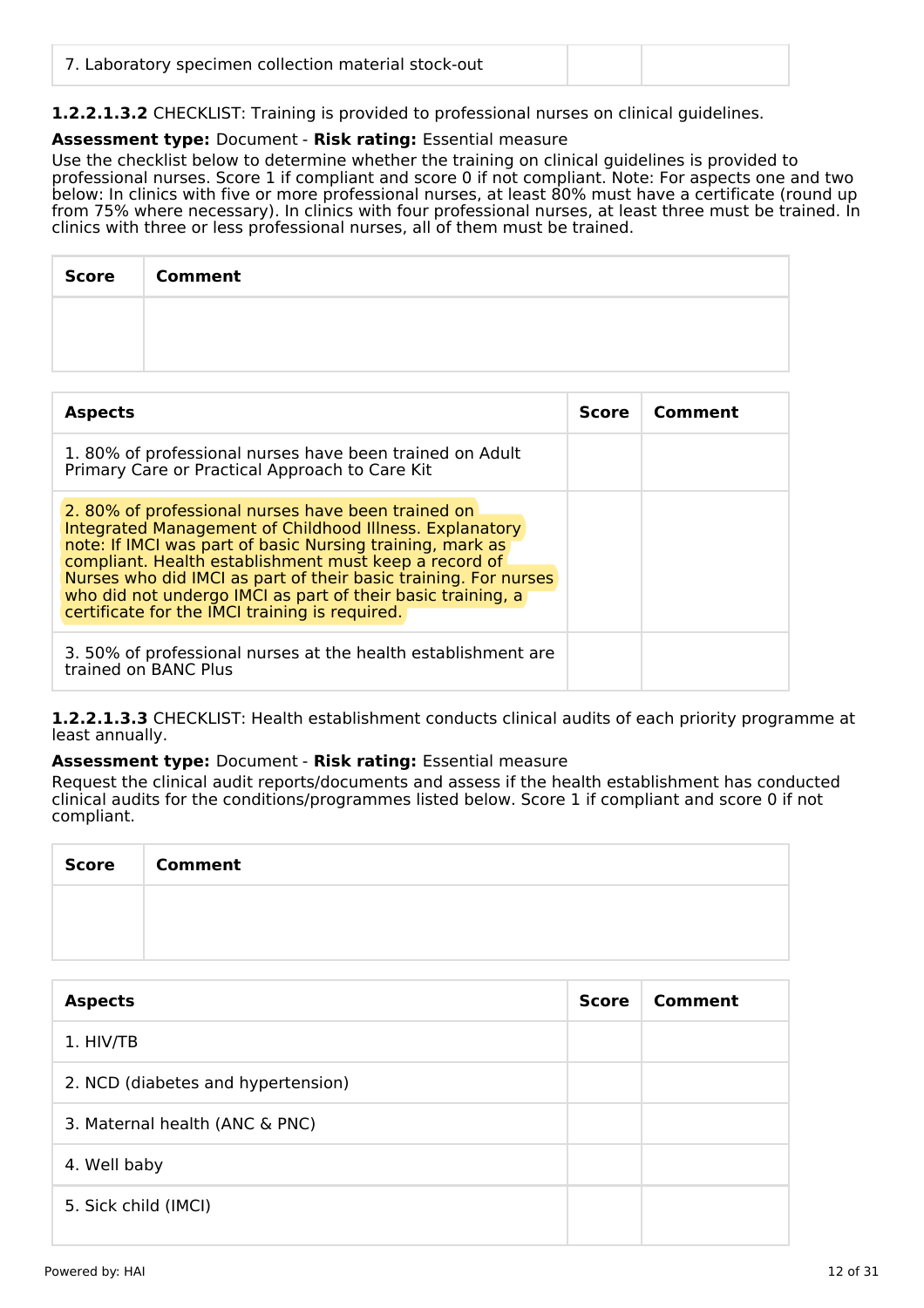# **1.2.2.1.3.5** CHECKLIST: National guidelines are followed for all notifiable medical conditions.

# **Assessment type:** Document - **Risk rating:** Vital measure

Assess if the health establishment complies with the requirements for recording and reporting of notifiable diseases listed below. The evidence could be obtained electronically or manually. Score 1 if compliant; score 0 if not compliant.

| Score | <b>Comment</b> |
|-------|----------------|
|       |                |
|       |                |

| <b>Aspects</b>                                                                                                                                                                                                                                                                                                                                                                                                                                                                                                                                                                                                                                                                                                                                                                                                                                                                                                                                                                                                              | <b>Score</b> | Comment |
|-----------------------------------------------------------------------------------------------------------------------------------------------------------------------------------------------------------------------------------------------------------------------------------------------------------------------------------------------------------------------------------------------------------------------------------------------------------------------------------------------------------------------------------------------------------------------------------------------------------------------------------------------------------------------------------------------------------------------------------------------------------------------------------------------------------------------------------------------------------------------------------------------------------------------------------------------------------------------------------------------------------------------------|--------------|---------|
| 1. Notifiable medical conditions are recorded in the<br>notification booklet or entered electronically in a web-based<br>system. Explanatory note: The health establishment should<br>be aware of the number of cases of different notifiable<br>diseases presenting in order to identify emerging trends as<br>early as possible and report these to the relevant authority.<br>Look at the GW17 register to see if all diagnosed notifiable<br>diseases have been recorded.                                                                                                                                                                                                                                                                                                                                                                                                                                                                                                                                               |              |         |
| 2. All notifiable diseases are reported using the prescribed<br>form or electronically in a web-based system                                                                                                                                                                                                                                                                                                                                                                                                                                                                                                                                                                                                                                                                                                                                                                                                                                                                                                                |              |         |
| 3. View submissions from the previous six months. The<br>health establishment should produce evidence that the<br>report has been sent to the public agency. This could be via<br>a fax, email, post or a messenger. How to report NMC?<br>Reporting can be done either via a paper based or an<br>electronic notification. Paper based notification o Complete<br>the NMC Case Notification Form. Send the NMC Case<br>Notification Form to NMCsurveillanceReport@nicd.ac.za or<br>fax to 086 639 1638 or NMC hotline 072 621 3805. Form(s)<br>can be sent via SMS, WhatsApp, email, fax. Send a copy to<br>the NMC focal person at Sub-District/District (details given<br>on the NMC Notification booklet cover page) o The NMC Focal<br>Person at health facility level or Sub-District must ensure<br>that the forms are captured electronically. OR Electronic<br>notification via the NMC APP; Download the NMC APP from<br>http://www.nicd.ac.za/notifiable-medical-conditions/ or via<br>your cell phone app store |              |         |

**1.2.2.1.3.6** CHECKLIST: The targets for proxy indicators for clinical risk are met.

# **Assessment type:** Document - **Risk rating:** Essential measure

Request records from the previous quarter to determine whether the targets set for proxy indicators of clinical risk are met. Score 1 if the targets are met and score 0 if the targets are not met. NB: The indicators for TB do not include MDR and XDR TB. For the indicator on Immunisation coverage request annualised records.

| Score | <b>Comment</b> |
|-------|----------------|
|       |                |
|       |                |

| <b>Aspects</b>                                                                   | Score | ∣ Comment |
|----------------------------------------------------------------------------------|-------|-----------|
| 1. TB treatment success rate is at least 87% (Excluding MDR<br>and XDR patients) |       |           |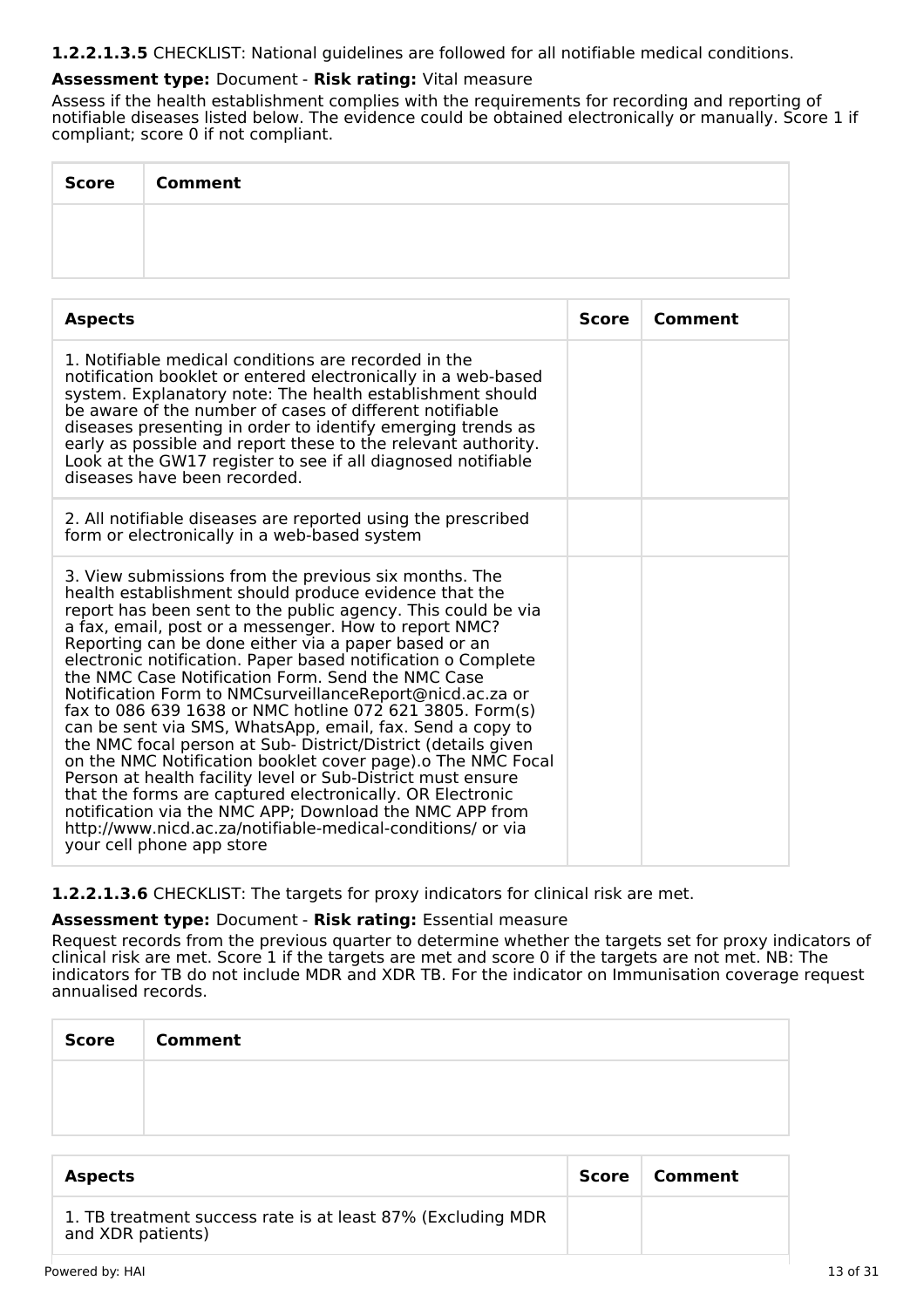| 2. TB (new pulmonary) defaulter rate is less than 5%                    |
|-------------------------------------------------------------------------|
| 3. Antenatal visit rate before 20 weeks gestation is at least<br>70%    |
| 4. Antenatal user initiated on ART rate is at least 97%                 |
| 5. Immunisation coverage under one year (annualised) is at<br>least 86% |

**1.2.2.1.3.7** CHECKLIST: There is an improvement in proxy indicators for clinical risk.

# **Assessment type:** Document - **Risk rating:** Essential measure

Request records from the previous quarter relative to the inspection, and records from the same quarter of the previous financial year. For example, if the inspection is conducted in the third quarter of the 18/19 financial year, request the records for the second quarter of the 18/19 financial year, and the second quarter of the 17/18 financial year. Compare the rates from the two quarters (second quarter of 17/18 vs 18/19) to check whether there has been an improvement for proxy indicators for clinical risk. Score 1 if there is an improvement of 5% or more and score 0 if the improvement is less than 5%. Score NA (not applicable) if the targets for proxy indicators for clinical risk have been met. NB: For the indicator on Immunisation coverage request annualised records.

| <b>Score</b> | <b>Comment</b> |
|--------------|----------------|
|              |                |
|              |                |

| <b>Aspects</b>                                                                                              | <b>Score</b> | Comment |
|-------------------------------------------------------------------------------------------------------------|--------------|---------|
| 1. TB treatment success rate has increased by at least 5%<br>from the previous year                         |              |         |
| 2. TB (new pulmonary) defaulter rate has improved by at<br>least 5%                                         |              |         |
| 3. Antenatal visit rate before 20 weeks gestation has<br>increased by at least 5% from the previous year    |              |         |
| 4. Antenatal users initiated on ART rate has increased by at<br>least 5% from the previous year             |              |         |
| 5. Immunisation coverage under one year (annualised) has<br>increased by at least 5% from the previous year |              |         |

# **1.2.2.1.3.8** Authorisation for prescribing and dispensing by professional nurses is available.

#### **Assessment type:** Document - **Risk rating:** Vital measure

The Nursing Act, 2005 (Act No. 33 OF 2005) section 56(6)(iii) permits keeping of prescribed medicines and their supply, administering or prescribing on the prescribed conditions. In order to effect this provision of the Nursing Act, a letter from the Director General Health or designated person authorising nurses to prescribe and dispense must be available. Please note an individual letter for each healthcare provider is required. Not applicable: Never

| <b>Score</b> | <b>Comment</b> |
|--------------|----------------|
|              |                |
|              |                |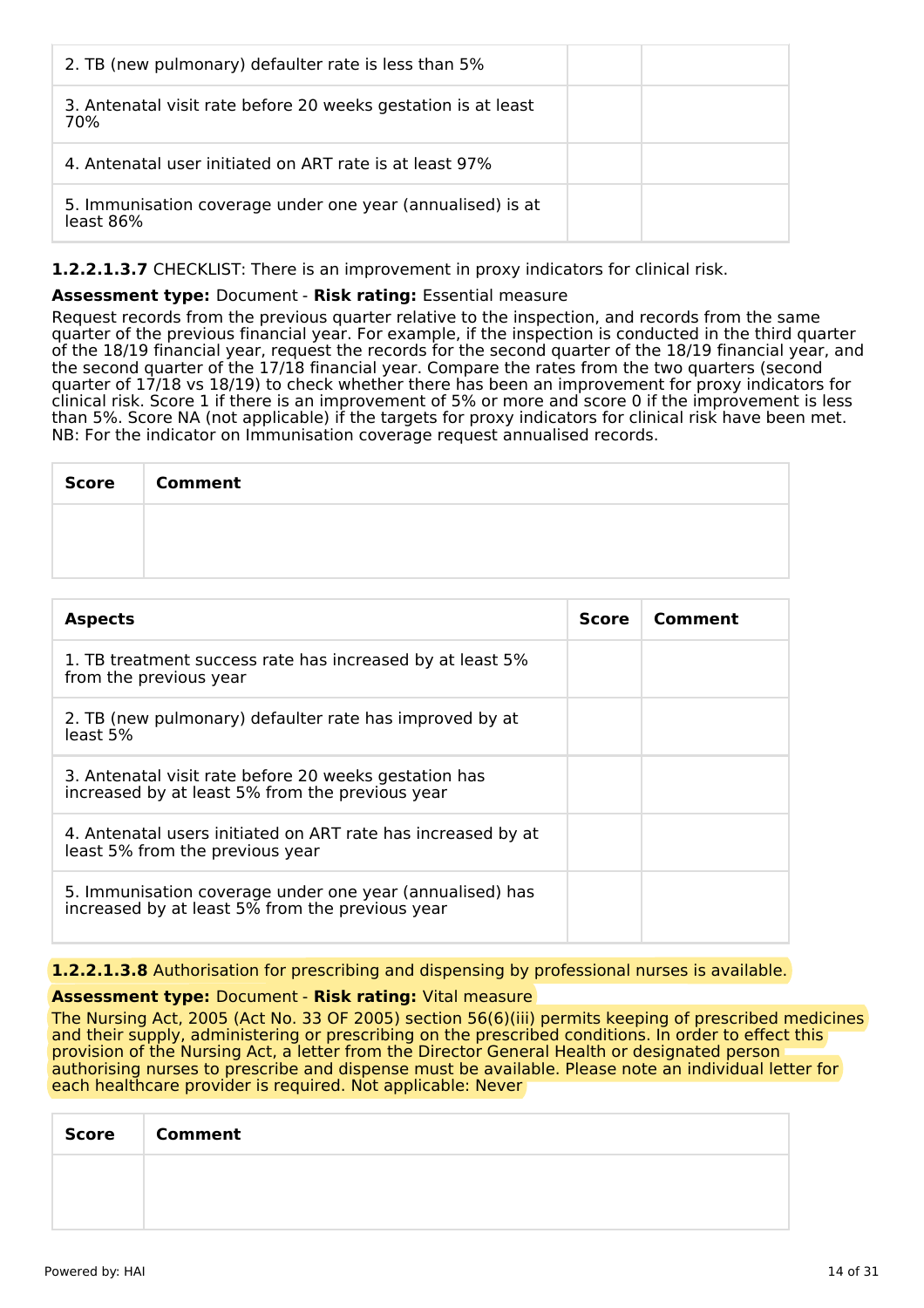# **Sub Domain 1.2.3 8** Infection prevention and control programmes

**Standard 1.2.3.1 8(1)** The health establishment must maintain an environment, which minimises the risk of disease outbreaks, the transmission of infection to users, health care personnel and visitors. **Criterion 1.2.3.1.1 8(2)(d) The health establishment must ensure that health care personnel are protected from acquiring infections through the use of personal protective equipment and prophylactic immunisations.**

**1.2.3.1.1.1** CHECKLIST: A standard operating procedure for the management of users with highly infectious diseases is available.

# **Assessment type:** Document - **Risk rating:** Vital measure

Read through the standard operating procedure and confirm whether the aspects listed below are included and explained. Score 1 if the aspect is included and explained, score 0 if it is not included or included but not explained. NB: The standard operating procedure must as minimum comply with the following requirements: Title of the document, Name of the District or sub-district or health establishment , signed and dated by the accounting officer or delegated person, signed and dated by the compiler or chairperson of committee that developed the document (optional),date of implementation or approval, date of next review (Documents must be reviewed at a minimum every 5 years),summary of changes made to each version of the document (optional).NB: If signed by a delegated official a delegation letter or document is required, document can manual or electronic.

| Score Comment |
|---------------|
|               |
|               |

| <b>Aspects</b>                                                                                                                    | <b>Score</b> | Comment |
|-----------------------------------------------------------------------------------------------------------------------------------|--------------|---------|
| 1. Users with highly infectious diseases are accommodated in<br>a designated room or area in the clinic                           |              |         |
| 2. Cleaning and disinfection of the designated room or area<br>is conducted immediately after the user leaves the area or<br>room |              |         |
| 3. Availability of personal protective equipment                                                                                  |              |         |

**1.2.3.1.1.2** CHECKLIST: A standard operating procedure for standard precautions is available.

# **Assessment type:** Document - **Risk rating:** Vital measure

Read through the standard operating procedure and confirm whether the aspects listed below are included and explained. The information can be detailed in a single document or several separate documents. Score 1 if the aspect is included and explained, score 0 if it is not included or included but not explained. NB: The standard operating procedure must as minimum comply with the following requirements: Title of the document, Name of the District or sub-district or health establishment , signed and dated by the accounting officer or delegated person, signed and dated by the compiler or chairperson of committee that developed the document (optional),date of implementation or approval, date of next review (Documents must be reviewed at a minimum every 5 years),summary of changes made to each version of the document (optional).NB: If signed by a delegated official a delegation letter or document is required, document can manual or electronic.

| <b>Score</b> | <b>Comment</b> |
|--------------|----------------|
|              |                |
|              |                |

| <b>Aspects</b>                   | <b>Score</b> | Comment |
|----------------------------------|--------------|---------|
| 1. Hand hygiene                  |              |         |
| 2. Personal Protective Equipment |              |         |
| Powered by: HAI                  |              |         |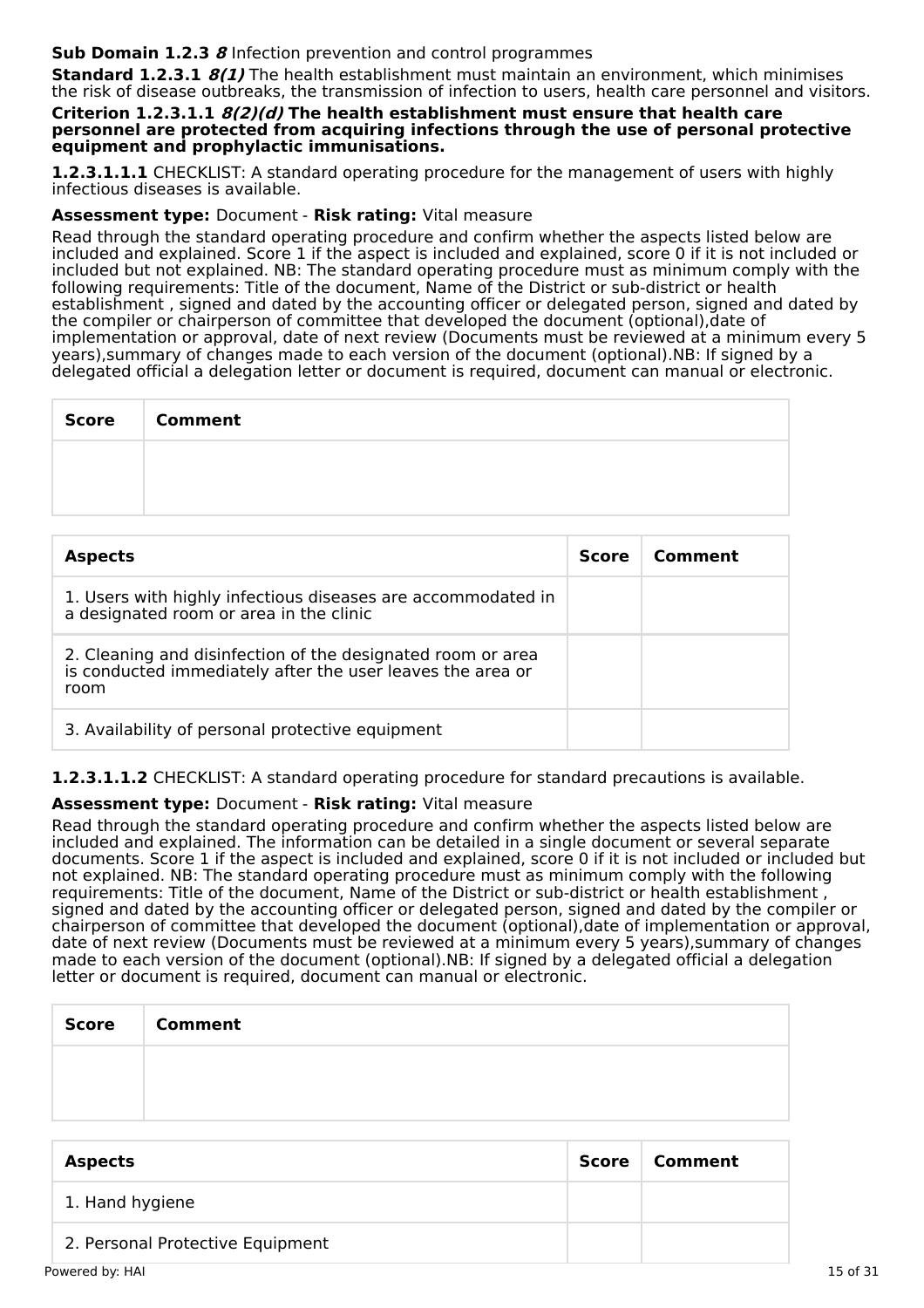| 3. Patient placement                                                   |  |
|------------------------------------------------------------------------|--|
| 4. Appropriate use of antiseptics, disinfectants and<br>detergents     |  |
| 5. Respiratory hygiene and cough etiquette                             |  |
| 6. Injection safety, prevention of injuries from sharp<br>instruments. |  |
| 7. Environmental cleanliness                                           |  |
| 8. Decontamination of medical devices                                  |  |
| 9. Handling of linen and laundry                                       |  |
| 10. Principles of asepsis                                              |  |
| 11. Post-exposure prophylaxis                                          |  |

**1.2.3.1.1.3** CHECKLIST: Healthcare workers have been trained on standard precautions in the past two years.

# **Assessment type:** Document - **Risk rating:** Vital measure

Use the checklist below to check whether health care workers have received in-service training in standard precautions in the past two years. Select two health care providers and two cleaners from the health establishment's personnel. Request the training records (attendance registers). Score 1 if the health care workers have been trained and score 0 if they have not been trained.

| Score | <b>Comment</b> |
|-------|----------------|
|       |                |
|       |                |

# Unit 1 Healthcare Provider 1

| <b>Aspects</b>                          | <b>Score</b> | Comment |
|-----------------------------------------|--------------|---------|
| 1. Hand hygiene                         |              |         |
| 2. Personal Protective Equipment        |              |         |
| 3. Prevention of respiratory infections |              |         |
| 4. Safe injection practices             |              |         |
| 5. Sharps safety                        |              |         |
| 6. Environmental cleanliness            |              |         |
| 7. User Care equipment                  |              |         |
| 8. Handling of linen                    |              |         |

#### Unit 2 Healthcare Provider 2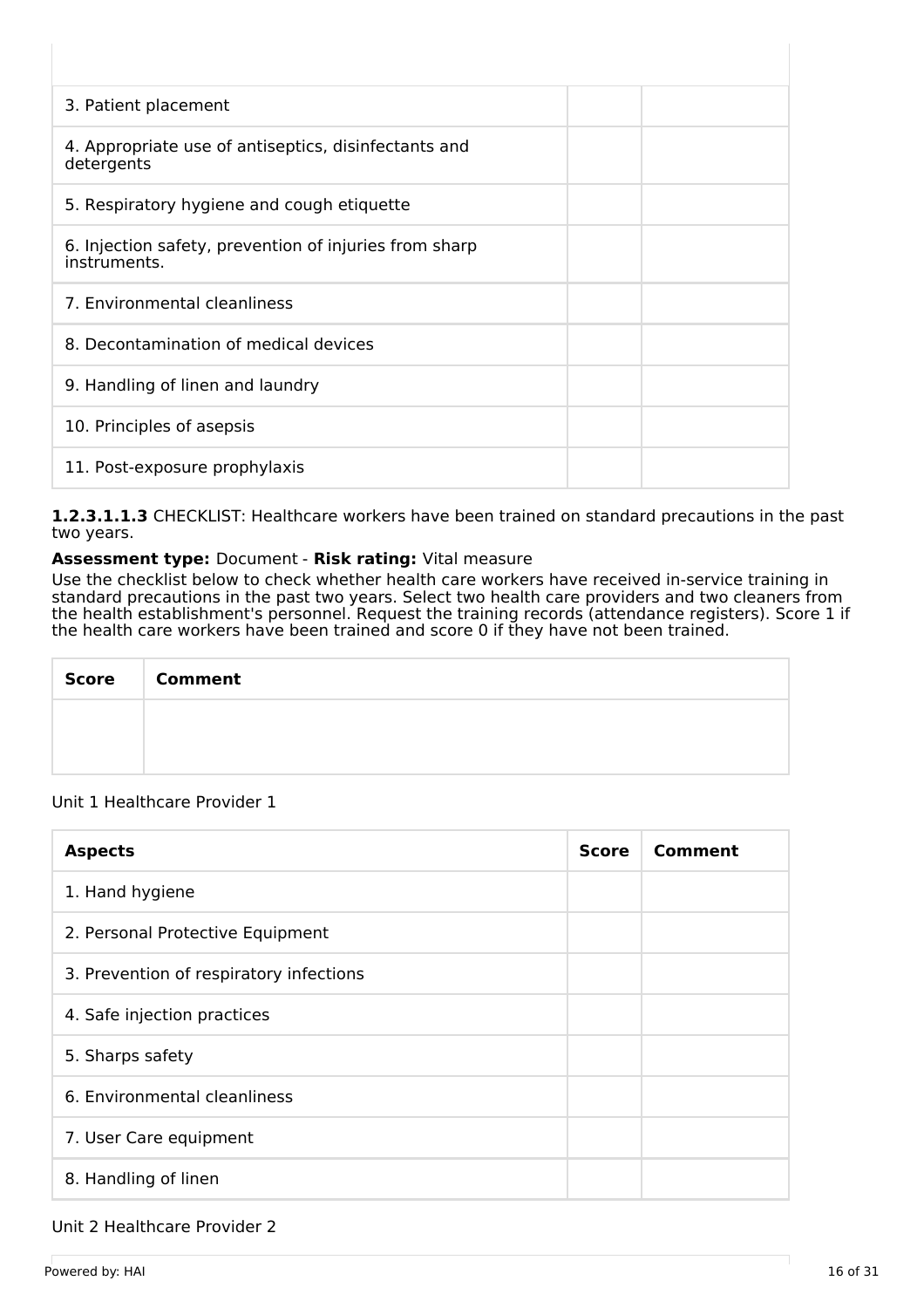| <b>Aspects</b>                          | <b>Score</b> | Comment |
|-----------------------------------------|--------------|---------|
| 1. Hand hygiene                         |              |         |
| 2. Personal Protective Equipment        |              |         |
| 3. Prevention of respiratory infections |              |         |
| 4. Safe injection practices             |              |         |
| 5. Sharps safety                        |              |         |
| 6. Environmental cleanliness            |              |         |
| 7. User Care equipment                  |              |         |
| 8. Handling of linen                    |              |         |

# Unit 3 Cleaner 1

| <b>Aspects</b>                   | Score | Comment |
|----------------------------------|-------|---------|
| 1. Hand hygiene                  |       |         |
| 2. Personal Protective Equipment |       |         |
| 3. Environmental cleanliness     |       |         |
| 4. Handling of linen             |       |         |
| 5. Waste management and disposal |       |         |

# Unit 4 Cleaner 2

| <b>Aspects</b>                   | <b>Score</b> | Comment |
|----------------------------------|--------------|---------|
| 1. Hand hygiene                  |              |         |
| 2. Personal Protective Equipment |              |         |
| 3. Environmental cleanliness     |              |         |
| 4. Handling of linen             |              |         |
| 5. Waste management and disposal |              |         |

**1.2.3.1.1.4** CHECKLIST: Healthcare workers are made aware of the provincial letter or memo or circular or policy that inform personnel of the procedure to follow for prophylactic vaccinations.

# **Assessment type:** Document - **Risk rating:** Essential measure

Use the checklist below to check whether health care providers are made aware of and know the contents of the communication from the province informing them about the procedure on accessing prophylactic vaccinations for high- risk infections. Score 1 if compliant and score 0 if not compliant.

|--|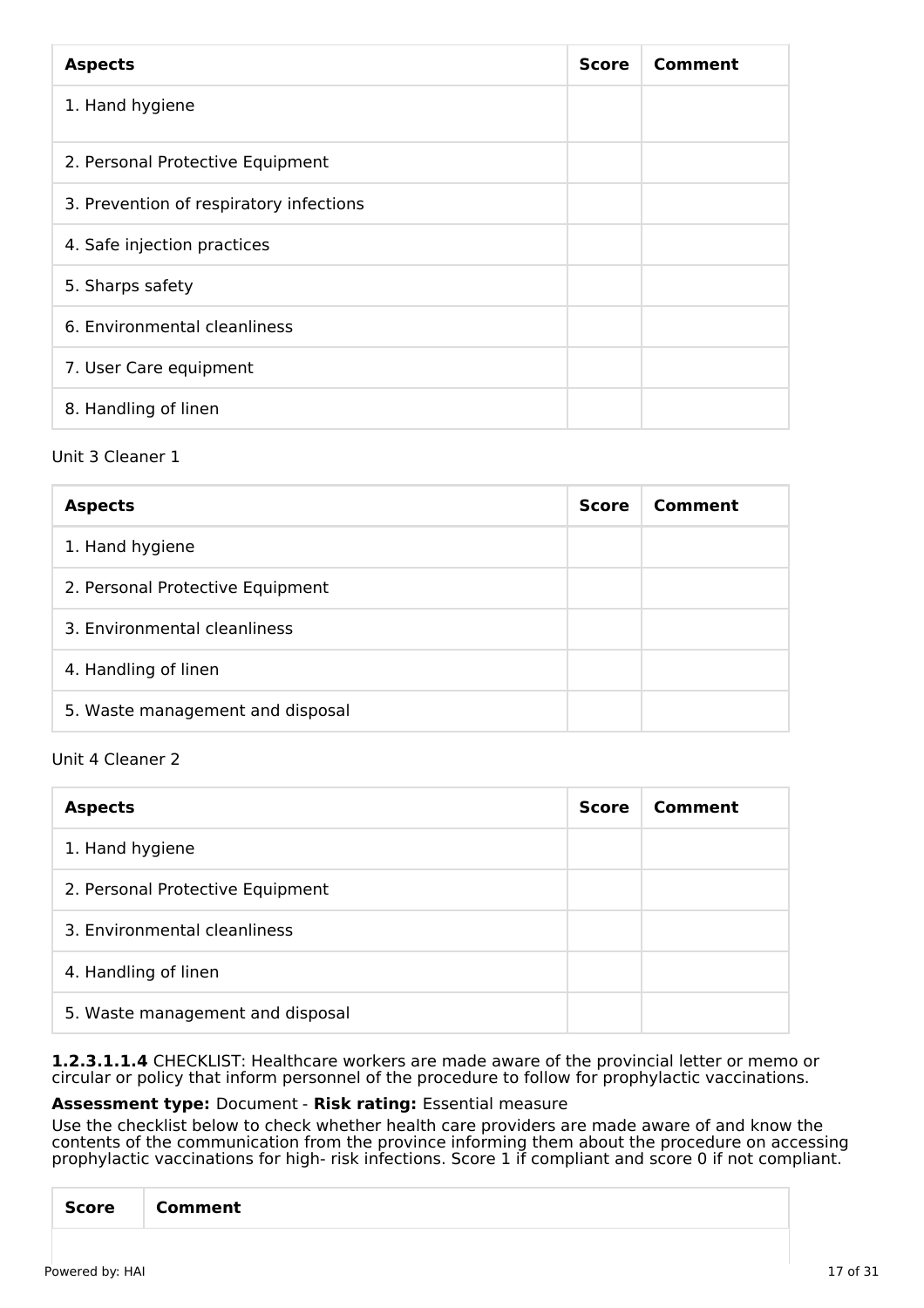| <b>Aspects</b>                                                                                                                                                                                                                                                                                                                                                                                        | <b>Score</b> | Comment |
|-------------------------------------------------------------------------------------------------------------------------------------------------------------------------------------------------------------------------------------------------------------------------------------------------------------------------------------------------------------------------------------------------------|--------------|---------|
| 1. Letter or memo or circular or policy from the provincial<br>head of health or the delegated personnel member at the<br>provincial office that informs personnel of the procedure to<br>follow for prophylactic vaccinations is available. Explanatory<br>note: Request the letter or memo or circular or policy<br>addressing the aspect listed above.                                             |              |         |
| 2. Letter or memo or circular or policy from the provincial<br>head of health or the delegated personnel member at the<br>provincial office indicating the recommended vaccinations as<br>determined by the disease profile of the health<br>establishment or region is available. Explanatory note:<br>Request the letter or memo or circular or policy addressing<br>the aspect listed above.       |              |         |
| 3. Letter or memo or circular or policy from the provincial<br>head of health or the delegated personnel member at the<br>provincial office indicating the procedure to follow to obtain<br>prophylactic vaccinations, including who will bear the cost of<br>vaccinations is available. Explanatory note: Request the<br>letter or memo or circular or policy addressing the aspect<br>listed above. |              |         |
| 4. Personnel have signed an acknowledgment indicating that<br>they are aware of and know the contents of the letter or<br>memo or circular or policy and its application. Explanatory<br>note: The documented evidence could include distribution<br>lists, in-service training records or meeting sessions;<br>personnel signatures should be in the record (dated and<br>signed).                   |              |         |

**1.2.3.1.1.5** Personnel who experience needle stick injuries receive post-exposure prophylaxis.

#### **Assessment type:** Document - **Risk rating:** Vital measure

Proactive management of needlestick injuries is necessary to prevent the development of blood borne diseases. Documented evidence must be available to demonstrate that personnel who have had a needle stick injury receive prophylaxis in accordance with nationally approved guidelines. Not applicable: Where no needle stick injuries have been reported

| Score   Comment |
|-----------------|
|                 |
|                 |

#### **Sub Domain 1.2.4 9** Waste management

**Standard 1.2.4.1 9(1)** The health establishment must ensure that waste is handled, stored, and disposed of safely in accordance with the law.

#### **Criterion 1.2.4.1.1 9(2)(b) The health establishment must implement procedures for the collection, handling, storage and disposal of waste.**

**1.2.4.1.1.1** CHECKLIST: A standard operating procedure for handling, storage and safe disposal of waste is available.

#### **Assessment type:** Document - **Risk rating:** Vital measure

Request a copy of the standard operating procedure(s) for general and health care risk waste. Read through the standard operating procedure and confirm whether the aspects listed below are included and explained. Score 1 if the aspect is included and explained, score 0 if it is not included or included but not explained. NB: The standard operating procedure must as minimum comply with the following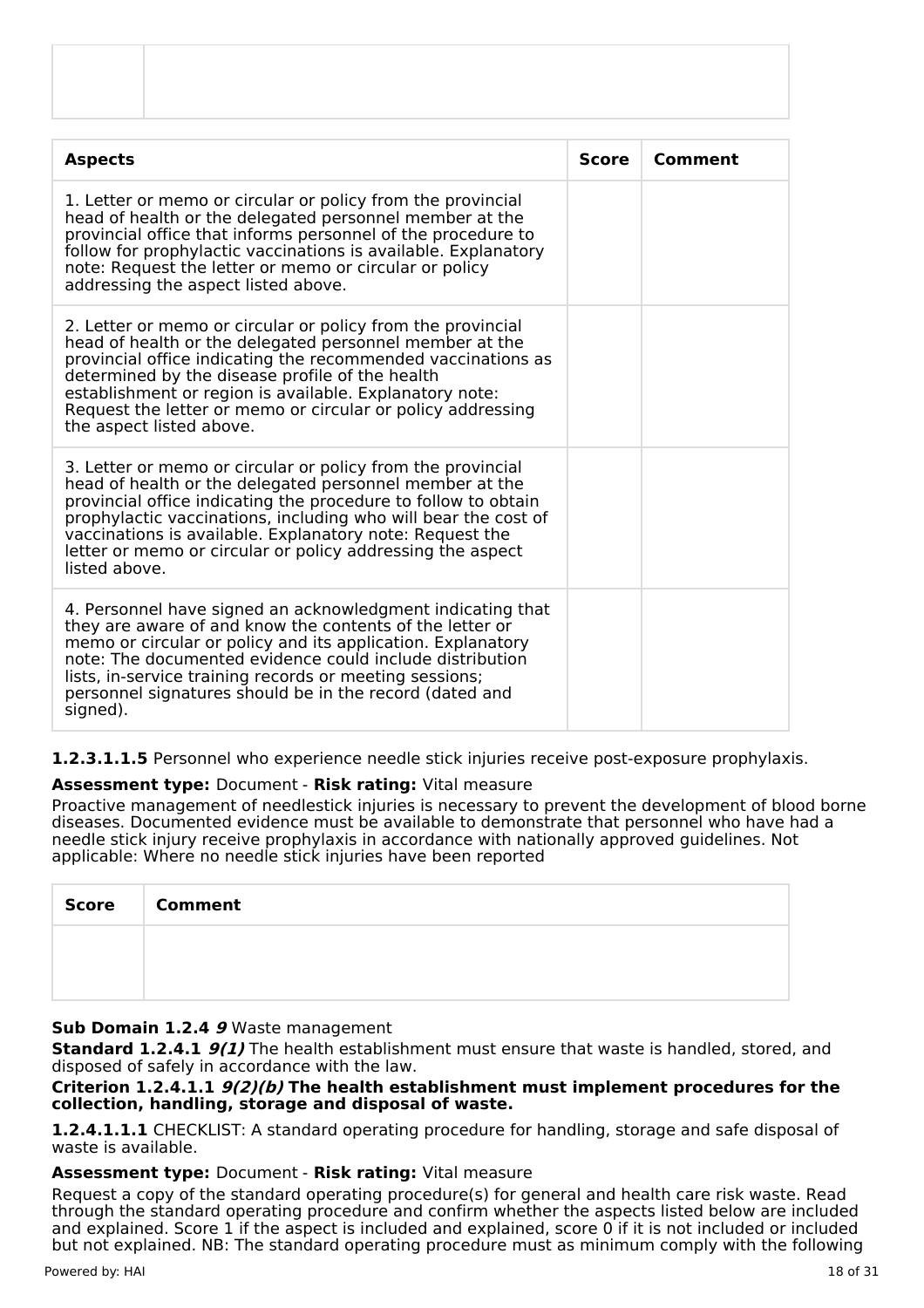requirements: Title of the document, Name of the District or sub-district or health establishment , signed and dated by the accounting officer or delegated person, signed and dated by the compiler or chairperson of committee that developed the document (optional),date of implementation or approval, date of next review (Documents must be reviewed at a minimum every 5 years),summary of changes made to each version of the document (optional).NB: If signed by a delegated official a delegation letter or document is required, document can manual or electronic.

| Score   Comment |
|-----------------|
|                 |
|                 |

| <b>Aspects</b>                  | <b>Score</b> | Comment |
|---------------------------------|--------------|---------|
| 1. Segregation containers       |              |         |
| 2. Handling of segregated waste |              |         |
| 3. Storage of segregated waste  |              |         |
| 4. Collection of waste          |              |         |
| 5. Disposal of waste            |              |         |

**1.2.4.1.1.2** A copy of the signed waste removal service level agreement between the health department and the service provider is available.

# **Assessment type:** Document - **Risk rating:** Essential measure

This is to ensure proper management of waste. The service level agreement must be valid (not expired) and signed by the service provider and the responsible accounting officer. Not applicable: In Gateway clinics where waste is removed to the central store of the hospital.

| <b>Score</b> | <b>Comment</b> |
|--------------|----------------|
|              |                |
|              |                |

**1.2.4.1.1.3** Waste is removed in line with the service level agreement.

# **Assessment type:** Document - **Risk rating:** Vital measure

Request a copy of the service level agreement and records used to document the removal of waste by the service provider. This could be a register. Assess records from the last three months to see if waste is collected as indicated in the service level agreement Not applicable: In Gateway Clinics where waste is stored in a central location which accommodates both hospital and clinic waste, as the hospital will be responsible for this function.

| Score   Comment |
|-----------------|
|                 |
|                 |

**1.2.4.1.1.4** The service level agreements (SLAs) for waste removal and disposal of waste is monitored.

#### **Assessment type:** Document - **Risk rating:** Essential measure

Monitoring compliance with the service level agreement will ensure that breaches in service delivery are identified. This could include a monitoring checklist, minutes of meetings, reports, receipts and disposal certificates. Not applicable: In Gateway Clinics where waste is stored in a central location which accommodates both hospital and clinic waste, as the hospital will be responsible for this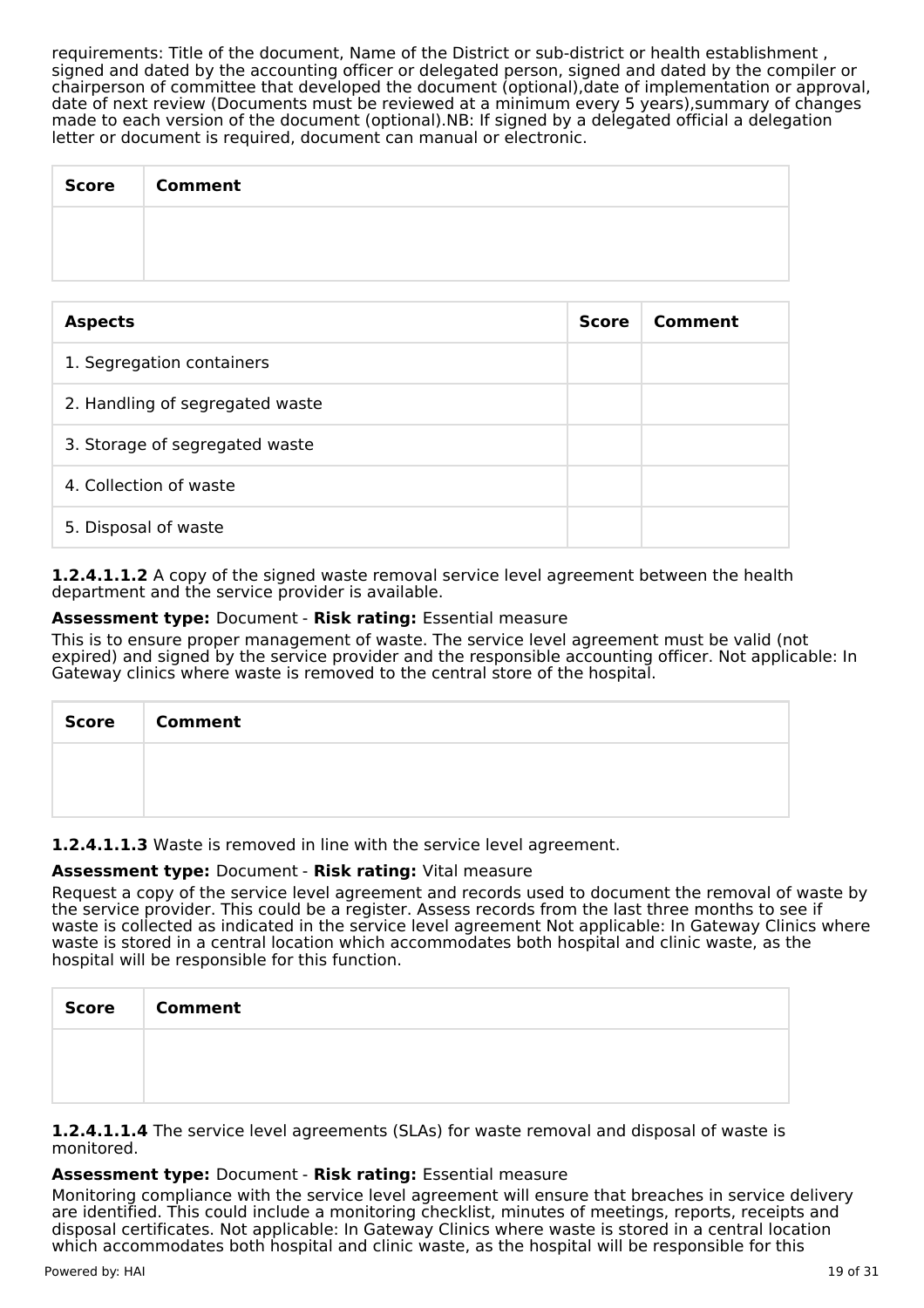function.

| Score | <b>Comment</b> |
|-------|----------------|
|       |                |
|       |                |

**1.2.4.1.1.5** Identified breaches in the service level agreement are escalated to the relevant authority.

# **Assessment type:** Document - **Risk rating:** Vital measure

This will ensure that the service level agreement is honoured and actions are taken to rectify any breaches identified. Evidence reflecting escalation of the breaches to the relevant authority must be available. This must be recorded in a document (evidence of submission to relevant authority must be available) or sent electronically via email. Not applicable: Where there are no breaches of contract or in Gateway clinics where waste is removed to the central store of the hospital

| <b>Score</b> | <b>Comment</b> |
|--------------|----------------|
|              |                |
|              |                |

# **Sub Domain 1.2.5 21** Adverse events

**Standard 1.2.5.1 21(1)** The health establishment must have a system to monitor and report all adverse events.

#### **Criterion 1.2.5.1.1 21(2)(a) The health establishment must have a register for all adverse events.**

**1.2.5.1.1.1** CHECKLIST: An adverse event reporting register available in the health establishment.

#### **Assessment type:** Document - **Risk rating:** Essential measure

Request the adverse events register and verify whether aspects listed below are documented. The register can be manual or electronic. Score 1 if compliant and 0 if not.

| <b>Score</b> | <b>Comment</b> |
|--------------|----------------|
|              |                |
|              |                |

| <b>Aspects</b>                                       | <b>Score</b> | Comment |
|------------------------------------------------------|--------------|---------|
| 1. Reference number                                  |              |         |
| 2. Date and time incident identified                 |              |         |
| 3. Patient identifier (name and surname/file number) |              |         |
| 4. Location (ward/department/area)                   |              |         |
| 5. Summary of incident                               |              |         |
| 6. Investigation finding (where available)           |              |         |
| 7. Outcome and recommendations (where available)     |              |         |

#### **Criterion 1.2.5.1.2 21(2)(b) The health establishment must have systems in place to report adverse incidents to a structure in the health establishment or responsible authority that monitors these events.**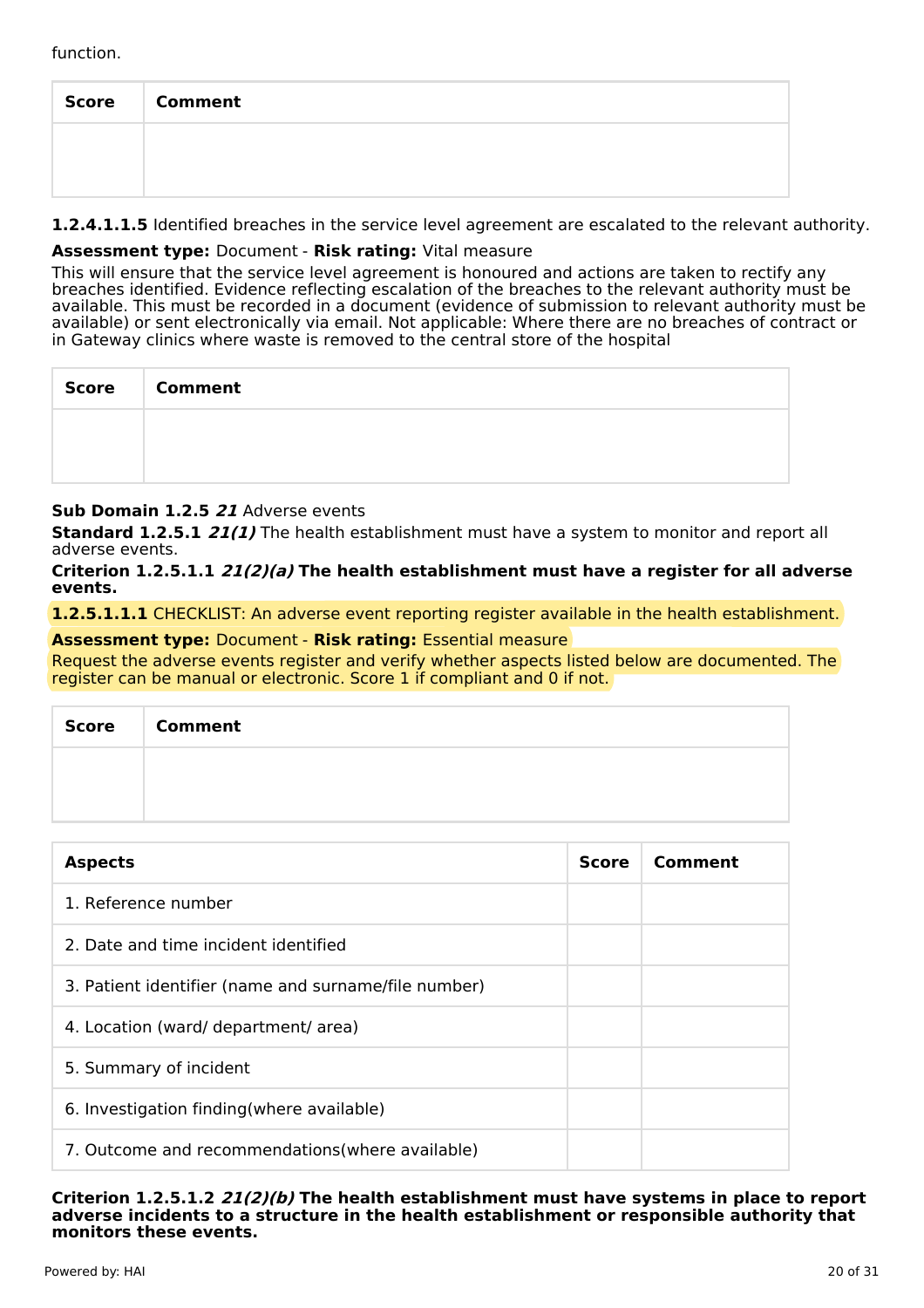#### **1.2.5.1.2.1** CHECKLIST: A standard operating procedure for Patient Safety Incident Reporting and Learning is available.

# **Assessment type:** Document - **Risk rating:** Essential measure

Read through the standard operating procedure and confirm whether the aspects listed below are included and explained. Score 1 if the aspect is included and explained, score 0 if it is not included or included but not explained. NB: The standard operating procedure must as minimum comply with the following requirements: Title of the document, Name of the District or sub-district or health establishment , signed and dated by the accounting officer or delegated person, signed and dated by the compiler or chairperson of committee that developed the document (optional),date of implementation or approval, date of next review (Documents must be reviewed at a minimum every 5 years),summary of changes made to each version of the document (optional).NB: If signed by a delegated official a delegation letter or document is required, document can manual or electronic.

| <b>Score</b>        | <b>Comment</b>                                                         |              |                |
|---------------------|------------------------------------------------------------------------|--------------|----------------|
|                     |                                                                        |              |                |
|                     |                                                                        |              |                |
| <b>Aspects</b>      |                                                                        | <b>Score</b> | <b>Comment</b> |
|                     | <b>MANAGEMENT OF PATIENT SAFETY INCIDENTS Patient Safety Committee</b> |              |                |
|                     | 1. Terms of reference                                                  |              |                |
|                     | 2. Designation of members of the committee                             |              |                |
|                     | Process to manage patient safety incidents                             |              |                |
|                     | 3. Identifying patient safety incidents                                |              |                |
| 4. Immediate action |                                                                        |              |                |
| 5. Prioritisation   |                                                                        |              |                |
| 6. Notification     |                                                                        |              |                |
| 7. Investigation    |                                                                        |              |                |
| 8. Classification   |                                                                        |              |                |
| 9. Analysis         |                                                                        |              |                |
|                     | 10. Implementation of recommendations                                  |              |                |
| 11. Learning        |                                                                        |              |                |

#### **1.2.5.1.2.2** CHECKLIST: A reporting system for adverse events is in place.

#### **Assessment type:** Document - **Risk rating:** Vital measure

Analyse adverse event reports to verify whether the aspects listed below are included. Score 1 if the aspect is included and 0 if not. Check health care user safety records for the past three months. Note: • Annual statistical reports for categories and indicator must be available even if no incidents were reported in the past three months, indicating a '0' in the months where no incidents were reported. Score 1 if available and score 0 if not available. • In cases where no incidents occurred in the past three months, the Patient Safety Incident Compliance report for the health establishment as generated from the national web-based information system must show 100% compliance for "Null" reporting for the health establishment for the past three months. In this case, score Not Applicable for the relevant aspects as indicated below.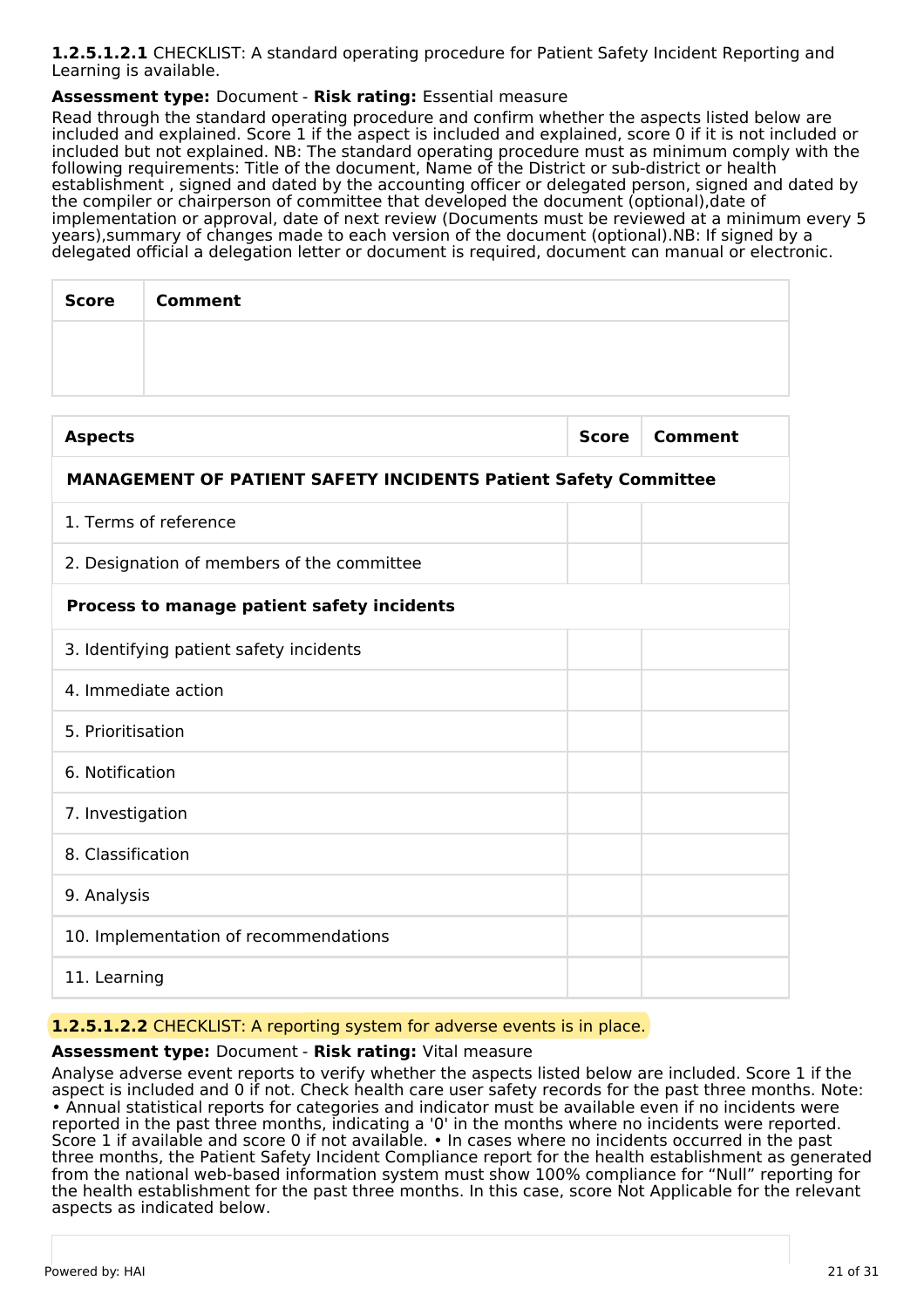| Score   Comment |
|-----------------|
|                 |
|                 |

| <b>Aspects</b>                                                                 | Score | Comment |
|--------------------------------------------------------------------------------|-------|---------|
| 1. Severity assessment code rating of the incident                             |       |         |
| 2. Classification for incident type                                            |       |         |
| 3. Classification for contributing factors                                     |       |         |
| 4. Classification for patient outcome                                          |       |         |
| 5. Classification for organisational outcome                                   |       |         |
| 6. Action taken to address gaps identified during the<br>investigation process |       |         |

**1.2.5.1.2.3** All Severity Assessment Code (SAC) 1 adverse events are reported to the next level of management within 24 hours.

# **Assessment type:** Document - **Risk rating:** Vital measure

Severity Assessment Code 1 adverse events are events which cause serious harm or death (specifically caused by health care rather than the health care user's underlying condition or illness). The relevant columns in the patient safety incident register should be completed. It should be indicated in the register that this event has been escalated to the structure dealing with serious patient safety incidents. In cases where there were no serious patient safety incidents, zero reporting should be done. Not applicable: Where there are no serious patient safety incidents

| <b>Score</b> | <b>Comment</b> |
|--------------|----------------|
|              |                |
|              |                |

#### **Domain 1.4 GOVERNANCE AND HUMAN RESOURCES**

**Sub Domain 1.4.1 18** Governance

**Standard 1.4.1.1 18(1)** The health establishment must have a functional governance structure with written Terms of Reference.

# **Criterion 1.4.1.1.1 18 The health establishment has a functional governance structure.**

**1.4.1.1.1.1** CHECKLIST: There is a functional Clinic Committee.

# **Assessment type:** Document - **Risk rating:** Essential measure

Use the checklist below to check whether the documents are available as evidence that the Clinic Committee is functional. Score 1 if they are available and score 0 if they are not available.

| <b>Score</b> | <b>Comment</b> |
|--------------|----------------|
|              |                |
|              |                |

# **Formal Appointment**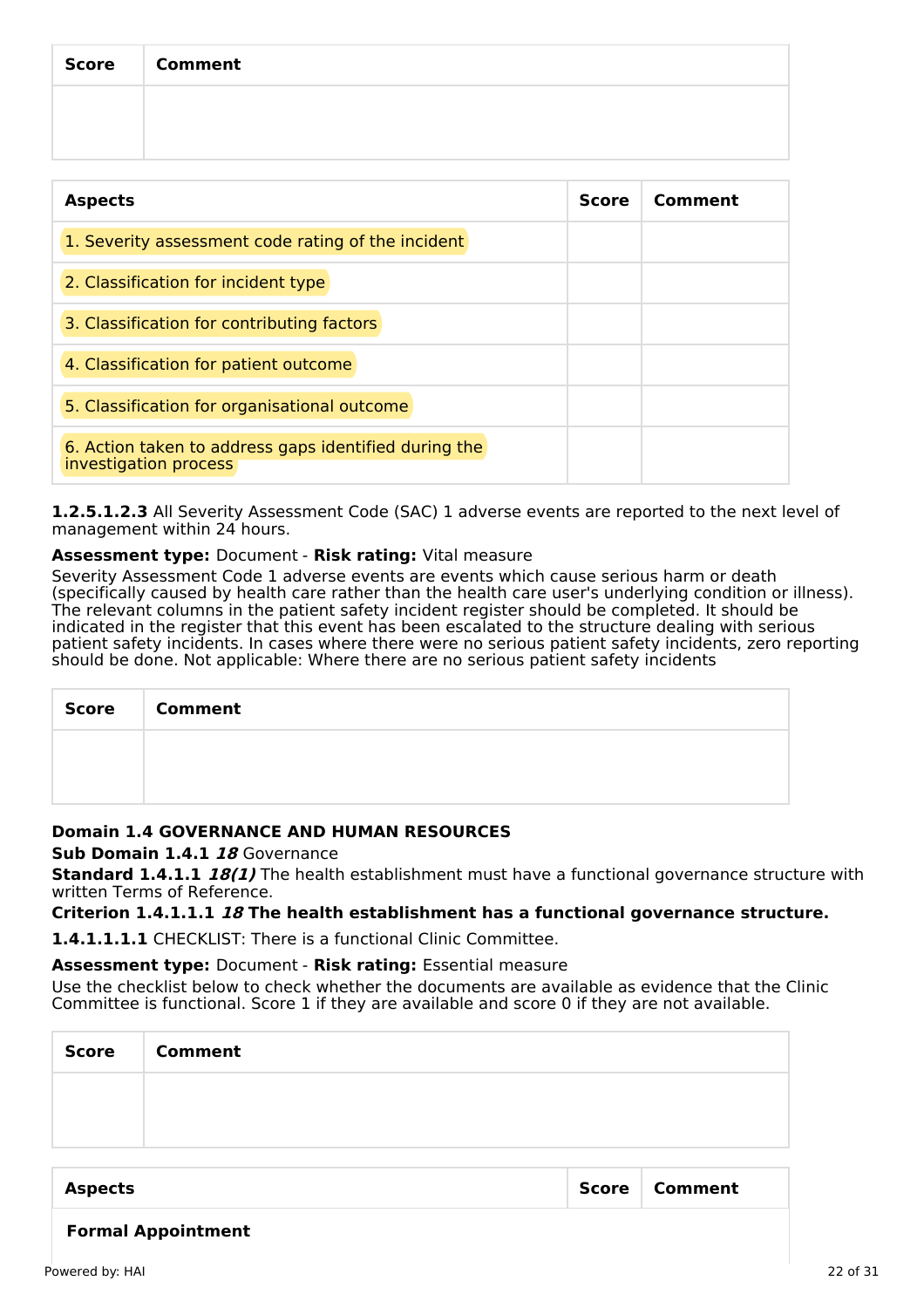| 1. Signed appointment or acknowledgement letters from the<br>Office of the MEC delegated person                                                                                                                                                                                                |  |
|------------------------------------------------------------------------------------------------------------------------------------------------------------------------------------------------------------------------------------------------------------------------------------------------|--|
| 2. Adopted and signed constitution or terms of reference as<br>per provincial guidelines. Explanatory note: It must be<br>stipulated in this document-who is authorised to open the<br>complaints box.                                                                                         |  |
| 3. Code of conduct for Clinic Committee                                                                                                                                                                                                                                                        |  |
| <b>Training</b>                                                                                                                                                                                                                                                                                |  |
| 4. Attendance register for orientation and training conducted<br>within the first 12 months of appointment. Explanatory Note:<br>Evidence to be requested/obtained from districts or sub-<br>districts)                                                                                        |  |
| <b>Services Planning, Monitoring, Evaluation and meetings</b>                                                                                                                                                                                                                                  |  |
| 5. List of community needs as discussed by the Clinic<br>Committee in the past 12 months. Explanatory note: This<br>information could be from the health establishment profile,<br>operational plan or minutes of Clinic Committee meetings<br>held with community meetings with action plans. |  |
| 6. Agendas indicate that community needs and progress<br>against the operational plan was discussed at least twice in<br>the past 12 months                                                                                                                                                    |  |
| 7. Signed minutes indicate that progress against the<br>operational plan was discussed at least twice in the past 12<br>months                                                                                                                                                                 |  |
| 8. The current year plan indicates scheduled meetings (at<br>least two within the next 12 months)                                                                                                                                                                                              |  |
| 9. Attendance registers show that meetings held formed a<br>quorum                                                                                                                                                                                                                             |  |
| 10. Minutes of Clinic Committee meetings indicate that<br>statistical data on population health indicators are discussed                                                                                                                                                                       |  |
| 11. Minutes of Clinic Committee meetings indicate that the<br>clinic's human resources situation is discussed                                                                                                                                                                                  |  |
| 12. Minutes of Clinic Committee meetings indicate that the<br>situation relating to equipment and supplies is discussed                                                                                                                                                                        |  |
| <b>Complaints, Compliments and Suggestion Management (check record of the</b><br>past 6 months)                                                                                                                                                                                                |  |
| 13. Proof that the Clinic Committee took part in opening<br>complaints boxes according to the stipulated schedule<br>(signed register)                                                                                                                                                         |  |
| 14. Minutes indicate that the management of complaints are<br>discussed at Clinic Committee meetings                                                                                                                                                                                           |  |
| <b>Accountability and Communication</b>                                                                                                                                                                                                                                                        |  |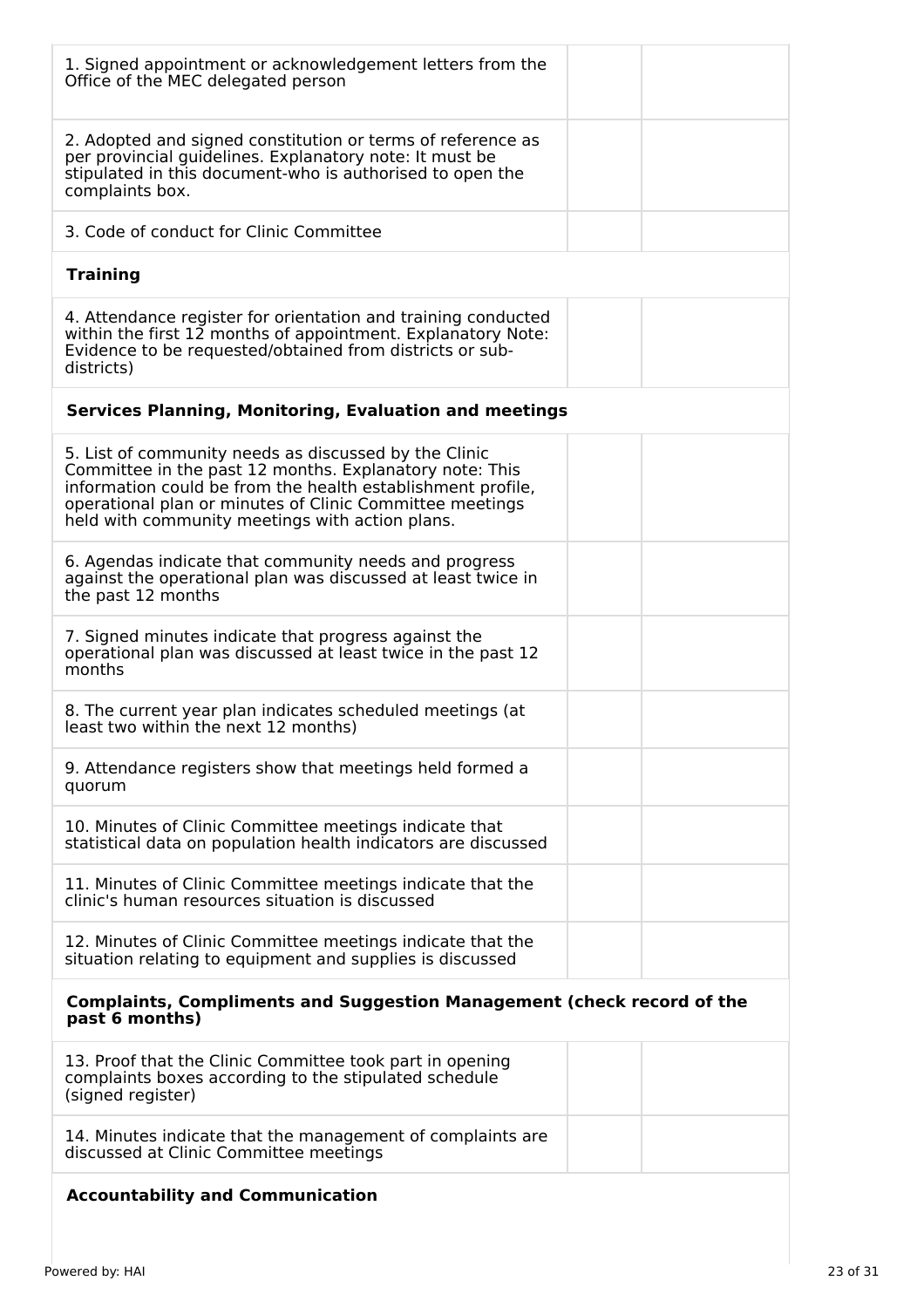| 15. Contact details of Clinic Committee members are clearly<br>displayed in the reception area |  |  |
|------------------------------------------------------------------------------------------------|--|--|
|------------------------------------------------------------------------------------------------|--|--|

# **Sub Domain 1.4.2 19** Human resources management

**Standard 1.4.2.1 19(1)** The health establishment must ensure that they have systems in place to manage health care personnel in line with relevant legislation, policies and guidelines.

#### **Criterion 1.4.2.1.1 19(2)(a) The health establishment must, as appropriate to the type and size of the establishment, have and implement a human resource plan that meet the needs of the health establishment.**

**1.4.2.1.1.1** Staffing needs have been determined in line with workload requirements.

#### **Assessment type:** Document - **Risk rating:** Vital measure

Personnel allocation will ensure that areas of the health establishment are adequately staffed to enhance safe service delivery to health care users. A needs analysis must be done in relation to the workload. Request a document detailing staffing needs for the health establishment. This could be amongst others the approved staff establishment for the clinic or WISN. Not applicable: Never

| Score   Comment |
|-----------------|
|                 |
|                 |

**1.4.2.1.1.2** Personnel are appointed in line with the determined requirements.

# **Assessment type:** Document - **Risk rating:** Vital measure

Check if the numbers of personnel appointed in each area are in accordance with the approved posts in that service area. Not applicable: Never

| <b>Score</b> | <b>Comment</b> |
|--------------|----------------|
|              |                |
|              |                |

#### **Criterion 1.4.2.1.2 19(2)(b) The health establishment must, as appropriate to the type and size of the establishment, have a performance management and development system in place.**

**1.4.2.1.2.1** CHECKLIST: The Performance Management system is adhered to.

#### **Assessment type:** Document - **Risk rating:** Essential measure

Request five performance management files which have been finalised for the following categories of health care personnel: two professional nurses, one enrolled nurse, one nursing assistant and one cleaner. Assess if these comply with the aspects listed below. Score 1 if the aspect is compliant and score 0 if it is not compliant. Score NA for categories of staff not appointed at the health establishment. NB: For aspect 4 refer to DPSA quideline using this

link:http://www.dpsa.gov.za/dpsa2g/documents/ep/2017/14\_4\_1\_p\_15\_09\_2017%20directive.pdf

| <b>Score</b> | <b>Comment</b> |
|--------------|----------------|
|              |                |
|              |                |

# Unit 1 Professional Nurse 1

| <b>Aspects</b>                                                                  | <b>Score</b> | Comment |
|---------------------------------------------------------------------------------|--------------|---------|
| 1. Performance Management Agreement is signed by the<br>supervisor and employee |              |         |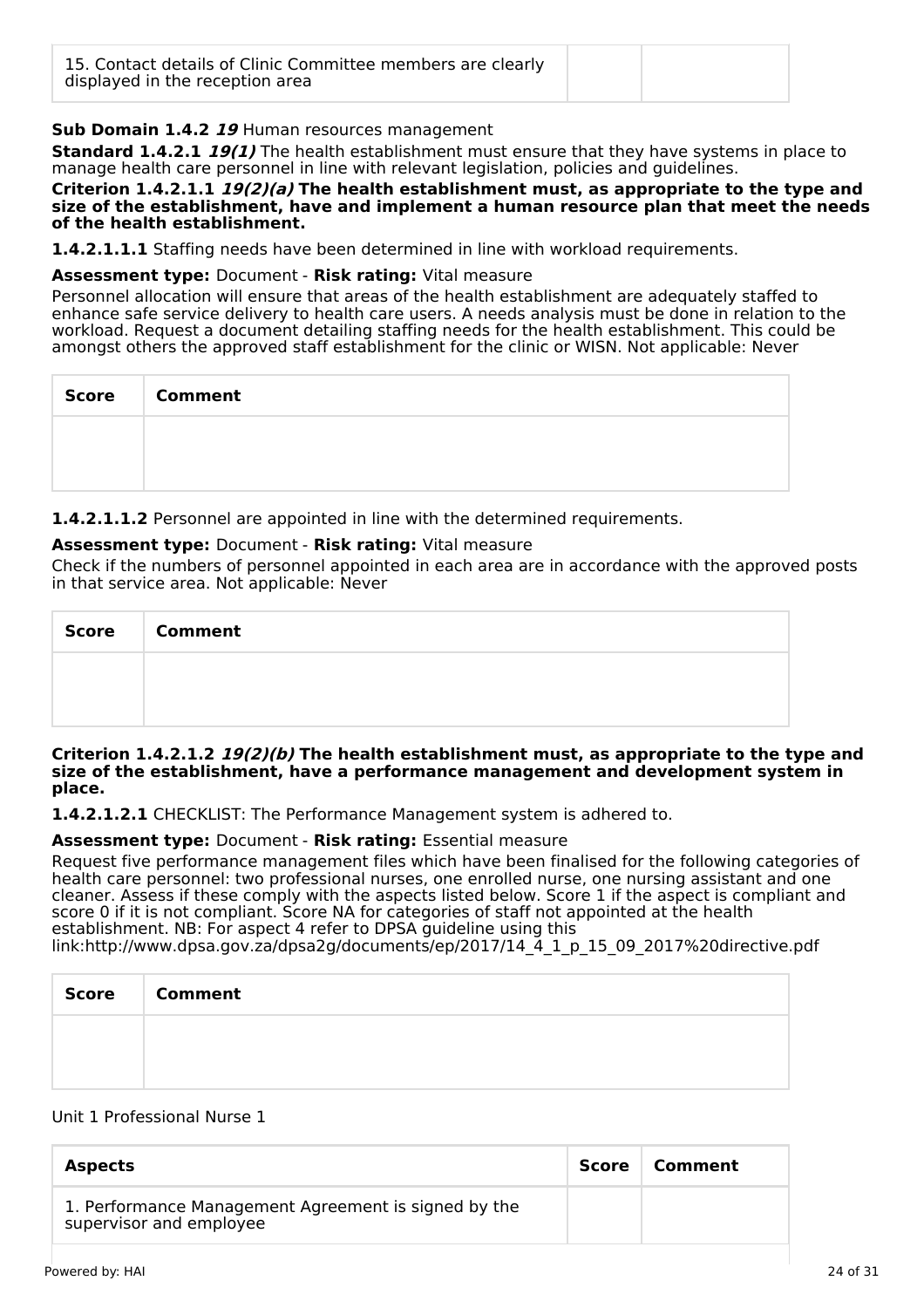| 2. Annual work plan activities are aligned to the operational<br>plan of the health establishment |  |
|---------------------------------------------------------------------------------------------------|--|
| 3. Completed Personal Development Plan (PDP) or equivalent<br>is available                        |  |
| 4. Objectives and targets are formally reviewed every six<br>monthly as per DPSA guidelines       |  |
| 5. Annual (final) assessment report (PMDS)                                                        |  |

# Unit 2 Professional Nurse 2

| <b>Aspects</b>                                                                                    | <b>Score</b> | Comment |
|---------------------------------------------------------------------------------------------------|--------------|---------|
| 1. Performance Management Agreement is signed by the<br>supervisor and employee                   |              |         |
| 2. Annual work plan activities are aligned to the operational<br>plan of the health establishment |              |         |
| 3. Completed Personal Development Plan (PDP) or equivalent<br>is available                        |              |         |
| 4. Objectives and targets are formally reviewed every six<br>monthly as per DPSA quidelines       |              |         |
| 5. Annual (final) assessment report (PMDS)                                                        |              |         |

# Unit 3 Enrolled nurse

| <b>Aspects</b>                                                                                    | <b>Score</b> | Comment |
|---------------------------------------------------------------------------------------------------|--------------|---------|
| 1. Performance Management Agreement is signed by the<br>supervisor and employee                   |              |         |
| 2. Annual work plan activities are aligned to the operational<br>plan of the health establishment |              |         |
| 3. Completed Personal Development Plan (PDP) or equivalent<br>is available                        |              |         |
| 4. Objectives and targets are formally reviewed every six<br>monthly as per DPSA guidelines       |              |         |
| 5. Annual (final) assessment report (PMDS)                                                        |              |         |

# Unit 4 Nursing Assistant

| <b>Aspects</b>                                                                                    | <b>Score</b> | Comment |
|---------------------------------------------------------------------------------------------------|--------------|---------|
| 1. Performance Management Agreement is signed by the<br>supervisor and employee                   |              |         |
| 2. Annual work plan activities are aligned to the operational<br>plan of the health establishment |              |         |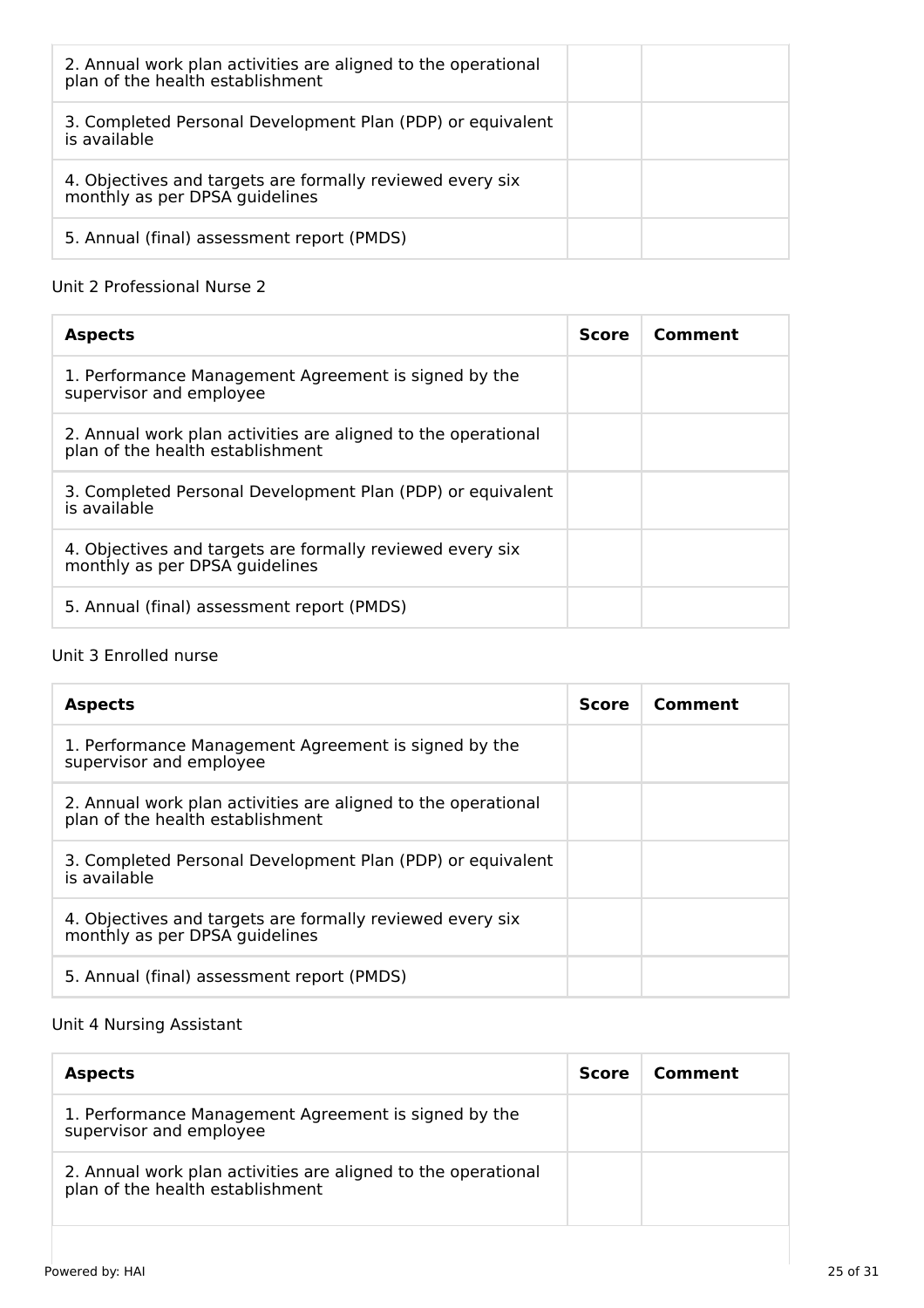| 3. Completed Personal Development Plan (PDP) or equivalent<br>is available                  |  |
|---------------------------------------------------------------------------------------------|--|
| 4. Objectives and targets are formally reviewed every six<br>monthly as per DPSA guidelines |  |
| 5. Annual (final) assessment report (PMDS)                                                  |  |

#### Unit 5 Cleaner

| <b>Aspects</b>                                                                                    | <b>Score</b> | Comment |
|---------------------------------------------------------------------------------------------------|--------------|---------|
| 1. Performance Management Agreement is signed by the<br>supervisor and employee                   |              |         |
| 2. Annual work plan activities are aligned to the operational<br>plan of the health establishment |              |         |
| 3. Completed Personal Development Plan (PDP) or equivalent<br>is available                        |              |         |
| 4. Objectives and targets are formally reviewed every six<br>monthly as per DPSA quidelines       |              |         |
| 5. Annual (final) assessment report (PMDS)                                                        |              |         |

**Criterion 1.4.2.1.3 19(2)(c) The health establishment must, as appropriate to the type and size of the establishment, have a system to monitor that health care personnel maintain their professional registration with the relevant councils on an annual basis.**

**1.4.2.1.3.1** CHECKLIST: Healthcare providers have current registration with relevant health professional bodies.

#### **Assessment type:** Document - **Risk rating:** Essential measure

Use the checklist below to check whether personnel working at the health establishment are registered with relevant professional bodies. A copy of registration certificate or card issued by professional bodies must be available. NB: For nurses the following evidence must be accepted (a) a copy of the last published issue of a register or any supplementary list purported to be printed and published in terms of section 35 of the Act;(b) a South African Nursing Council certificate of registration ; (c) a South African Nursing Council annual practising certificate (APC); (d) a certified copy under the hand of the Registrar of the entry of the person's name in the register; (e) eRegister published (displayed on the Internet) in terms of section 35 of the Nursing Act, 2005 can legally be used by employers to verify that a person is registered in terms of the Nursing Act, 2005. Score 1 if they have current registration and score 0 if they do not have current registration. Score NA (not applicable) for categories of personnel not appointed at the health establishment. NB: Please note other Statutory bodies/councils will issue a virtual card which must be accepted.

| Score | <b>Comment</b> |
|-------|----------------|
|       |                |
|       |                |

| <b>Aspects</b>                 | Score | Comment |
|--------------------------------|-------|---------|
| 1. Clinical Nurse Practitioner |       |         |
| 2. Professional nurse          |       |         |
| 3. Enrolled nurse              |       |         |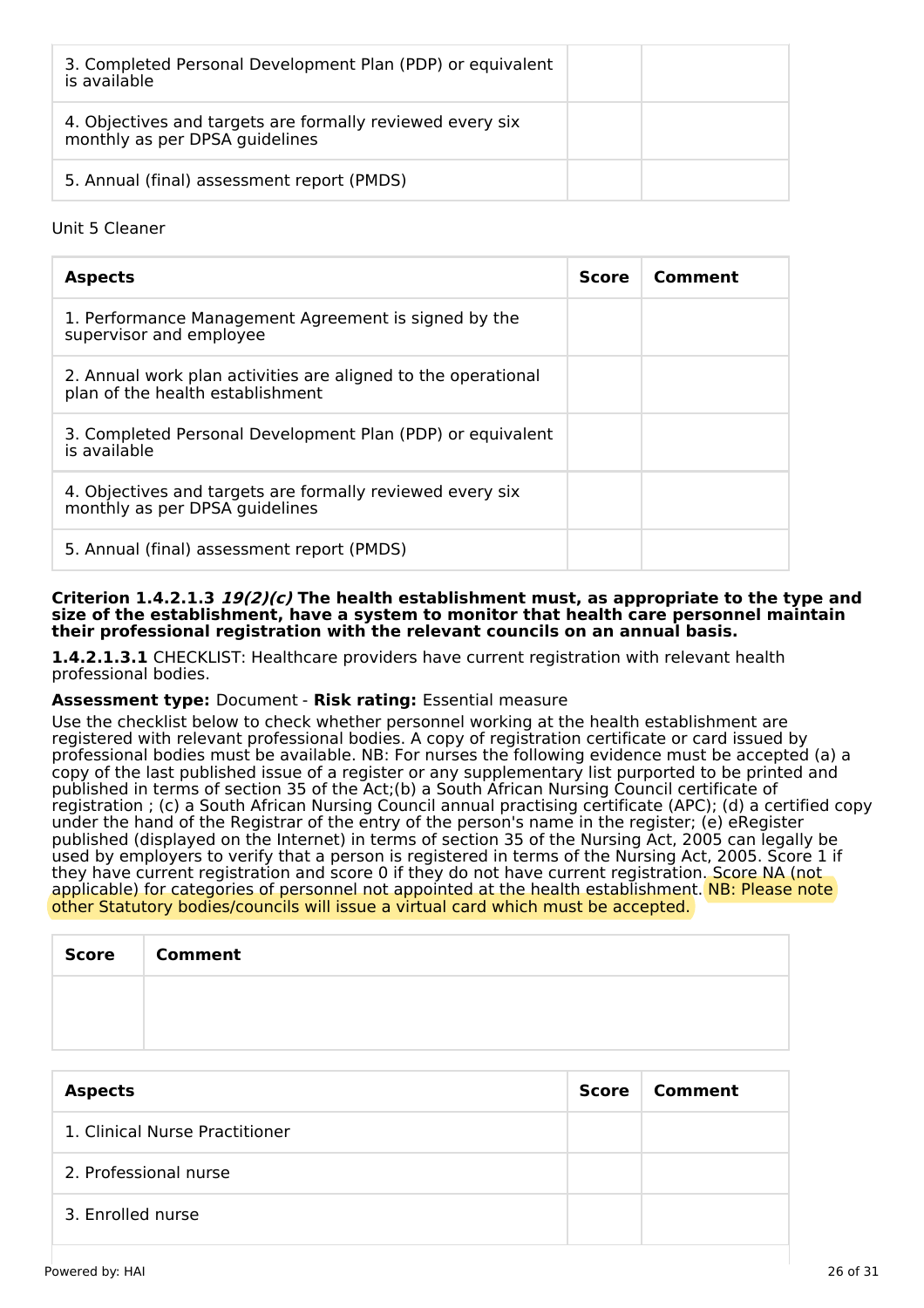| 4. Nursing assistant                       |  |
|--------------------------------------------|--|
| 5. Medical Officer                         |  |
| 6. Pharmacist (where applicable)           |  |
| 7. Pharmacist assistant (where applicable) |  |

# **Sub Domain 1.4.3 20** Occupational health and safety

**Standard 1.4.3.1 20(1)** The health establishment must comply with the requirements of the Occupational Health and Safety Act, 1993.

#### **Criterion 1.4.3.1.1 20(2)(a) An active Health and Safety Committee ensures a safe working environment**

**1.4.3.1.1.1** CHECKLIST: A standard operating procedure for management of occupational health and safety incidents is available.

# **Assessment type:** Document - **Risk rating:** Essential measure

Read through the standard operating procedure and confirm whether the aspects listed below are included and explained. Score 1 if the aspect is included and explained, score 0 if it is not included or included but not explained. NB: The standard operating procedure must as minimum comply with the following requirements: Title of the document, Name of the District or sub-district or health establishment , signed and dated by the accounting officer or delegated person, signed and dated by the compiler or chairperson of committee that developed the document (optional),date of implementation or approval, date of next review (Documents must be reviewed at a minimum every 5 years),summary of changes made to each version of the document (optional).NB: If signed by a delegated official a delegation letter or document is required, document can manual or electronic.

| Score | <b>Comment</b> |
|-------|----------------|
|       |                |
|       |                |

| <b>Aspects</b>                                                                 | <b>Score</b> | Comment |
|--------------------------------------------------------------------------------|--------------|---------|
| 1. Forms to be completed to report occupational health and<br>safety incidents |              |         |
| 2. Process for submitting completed forms                                      |              |         |
| 3. Format for register to record occupational health and<br>safety incidents.  |              |         |
| 4. Analysis of incidents to establish trends.                                  |              |         |

**1.4.3.1.1.2** An occupational health and safety risk assessment has been conducted in the past two years.

#### **Assessment type:** Document - **Risk rating:** Essential measure

A risk assessment is the process or method of identifying hazards and risk factors that have the potential to cause harm to the users and personnel. The occupational health and safety risk assessment conducted in the previous two years must be available. The reports must be signed and dated. Not applicable: Never

| <b>Score</b> | Comment |
|--------------|---------|
|              |         |
|              |         |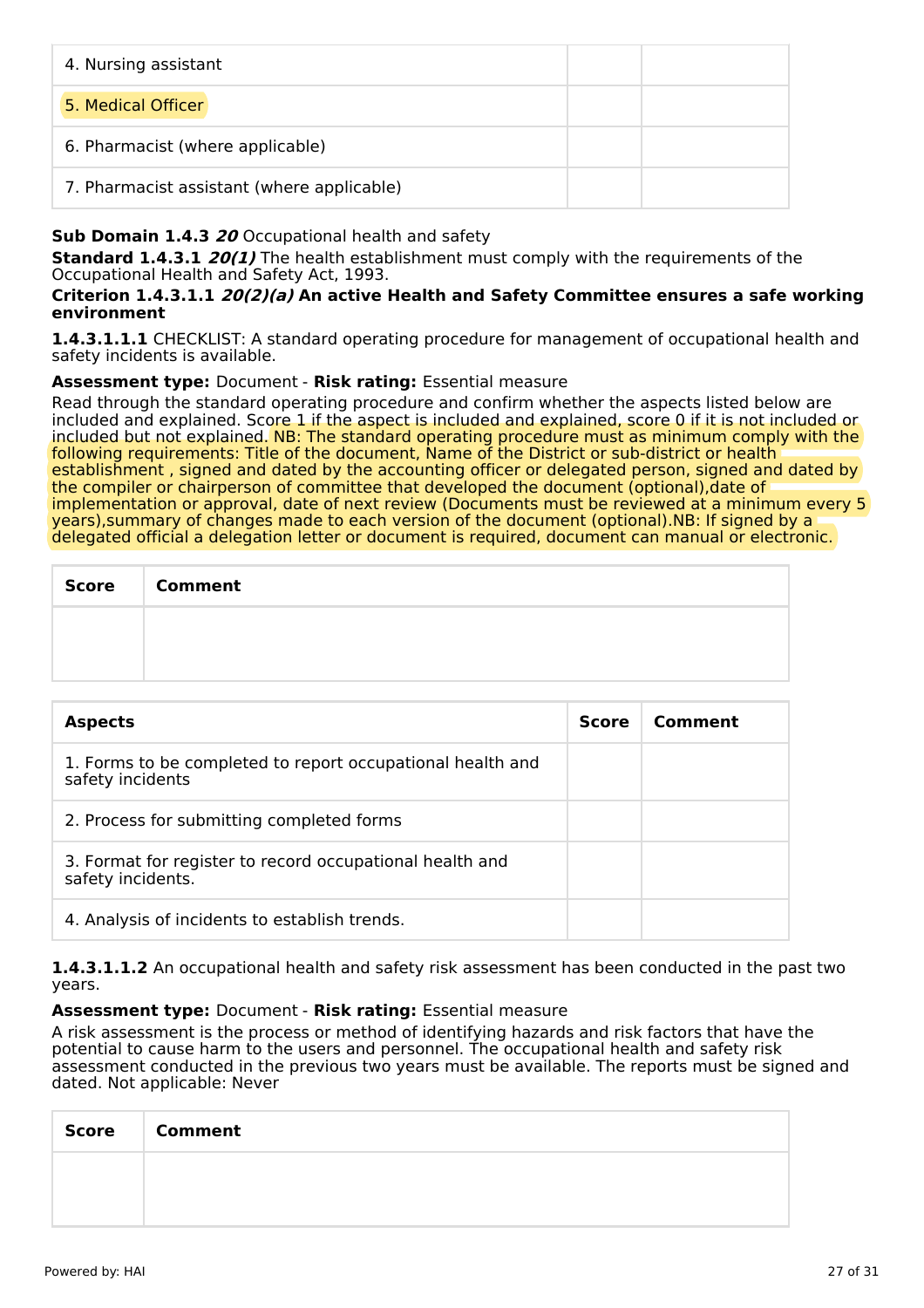**1.4.3.1.1.3** Risk mitigation interventions are implemented for identified risks.

# **Assessment type:** Document - **Risk rating:** Essential measure

There must be documented evidence of identified risks and the implementation of mitigating actions. The documented evidence could include reports, such as hazard identification and risk assessment (HIRA) reports, or minutes of meetings in which risk management is discussed, which must be signed and dated. Not applicable: Never

| Score   Comment |
|-----------------|
|                 |
|                 |

**1.4.3.1.1.4** CHECKLIST: Occupational Health and Safety incidents are recorded in a register.

# **Assessment type:** Document - **Risk rating:** Essential measure

Request the register and check if it complies with the aspects listed below. Closed cases/incidents logged in the register must contain the details as indicated below. The register can be manual or electronic. All columns in the register must be completed. Zero reporting will be required if no incidents have occurred. Score 1 if complaint and score 0 if not compliant.

| <b>Score</b> | <b>Comment</b> |
|--------------|----------------|
|              |                |
|              |                |

| <b>Aspects</b>                        | <b>Score</b> | Comment |
|---------------------------------------|--------------|---------|
| 1. Summary of description of incident |              |         |
| 2. Summary of investigation conducted |              |         |
| 3. Outcome of investigation           |              |         |
| 4. Recommendation/s                   |              |         |
| 5. Date recommendations implemented   |              |         |

**1.4.3.1.1.5** Occupational Health and Safety incident investigations are recorded.

# **Assessment type:** Document - **Risk rating:** Essential measure

The register should contain details of the investigation conducted for each health and safety incident. Not applicable: Where there are no health and safety incidents

| <b>Score</b> | <b>Comment</b> |
|--------------|----------------|
|              |                |
|              |                |

**1.4.3.1.1.6** Remedial actions to address identified occupational Health and Safety incidents are implemented.

#### **Assessment type:** Document - **Risk rating:** Essential measure

The register should contain details about the interventions implemented for each health and safety incident. Not Applicable: Where there are no health and safety incidents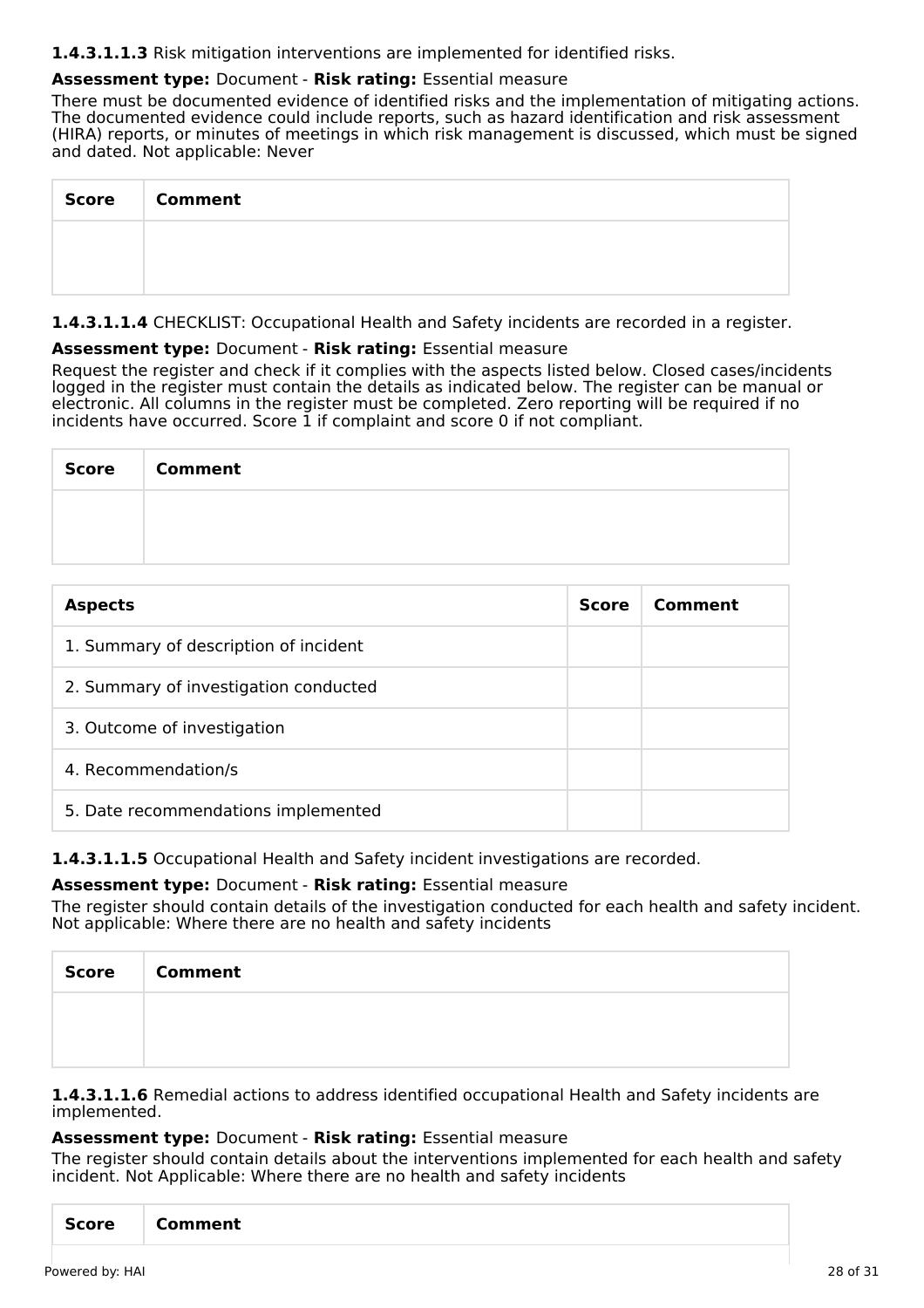# **Domain 1.5 FACILITIES AND INFRASTRUCTURE**

**Sub Domain 1.5.1 17** Security services

**Standard 1.5.1.1 17(1)** The health establishment must have systems to protect users, health care personnel and property from security threats and risks.

#### **Criterion 1.5.1.1.1 17(2)(a) The health establishment must ensure that security staff are capacitated to deal with security incidents, threats and risks.**

**1.5.1.1.1.1** CHECKLIST: A standard operating procedure for safety and security is available.

#### **Assessment type:** Document - **Risk rating:** Essential measure

Read through the standard operating procedure and confirm whether the aspects listed below are included and explained. Score 1 if the aspect is included and explained, score 0 if it is not included or included but not explained. NB: The standard operating procedure must as minimum comply with the following requirements: Title of the document, Name of the District or sub-district or health establishment , signed and dated by the accounting officer or delegated person, signed and dated by the compiler or chairperson of committee that developed the document (optional),date of implementation or approval, date of next review (Documents must be reviewed at a minimum every 5 years),summary of changes made to each version of the document (optional).NB: If signed by a delegated official a delegation letter or document is required, document can manual or electronic.

| Score | <b>Comment</b> |
|-------|----------------|
|       |                |
|       |                |

| <b>Aspects</b>                                                                    | <b>Score</b> | Comment |
|-----------------------------------------------------------------------------------|--------------|---------|
| 1. High risk areas and the specific security needs for these<br>areas             |              |         |
| 2. Access control within the health establishment                                 |              |         |
| 3. Reporting of security incidents (format for register for<br>security breaches) |              |         |
| 4. Training of personnel on the management of alarms<br>(where applicable)        |              |         |
| 5. Provision of guarding services (where this service is<br>provided)             |              |         |
| 6. Patrolling of the health establishment                                         |              |         |
| 7. Equipment for personnel                                                        |              |         |
| 8. Documentation of response time for security<br>breaches/incidents              |              |         |

**1.5.1.1.1.2** A signed copy of the service level agreement between the security company and the provincial department of health is available.

#### **Assessment type:** Document - **Risk rating:** Essential measure

This is to ensure the safety and security of users and personnel in the health establishment. The service level agreement must be valid (not expired) and signed by the service provider and the responsible accounting officer. Not applicable: Where the service is not outsourced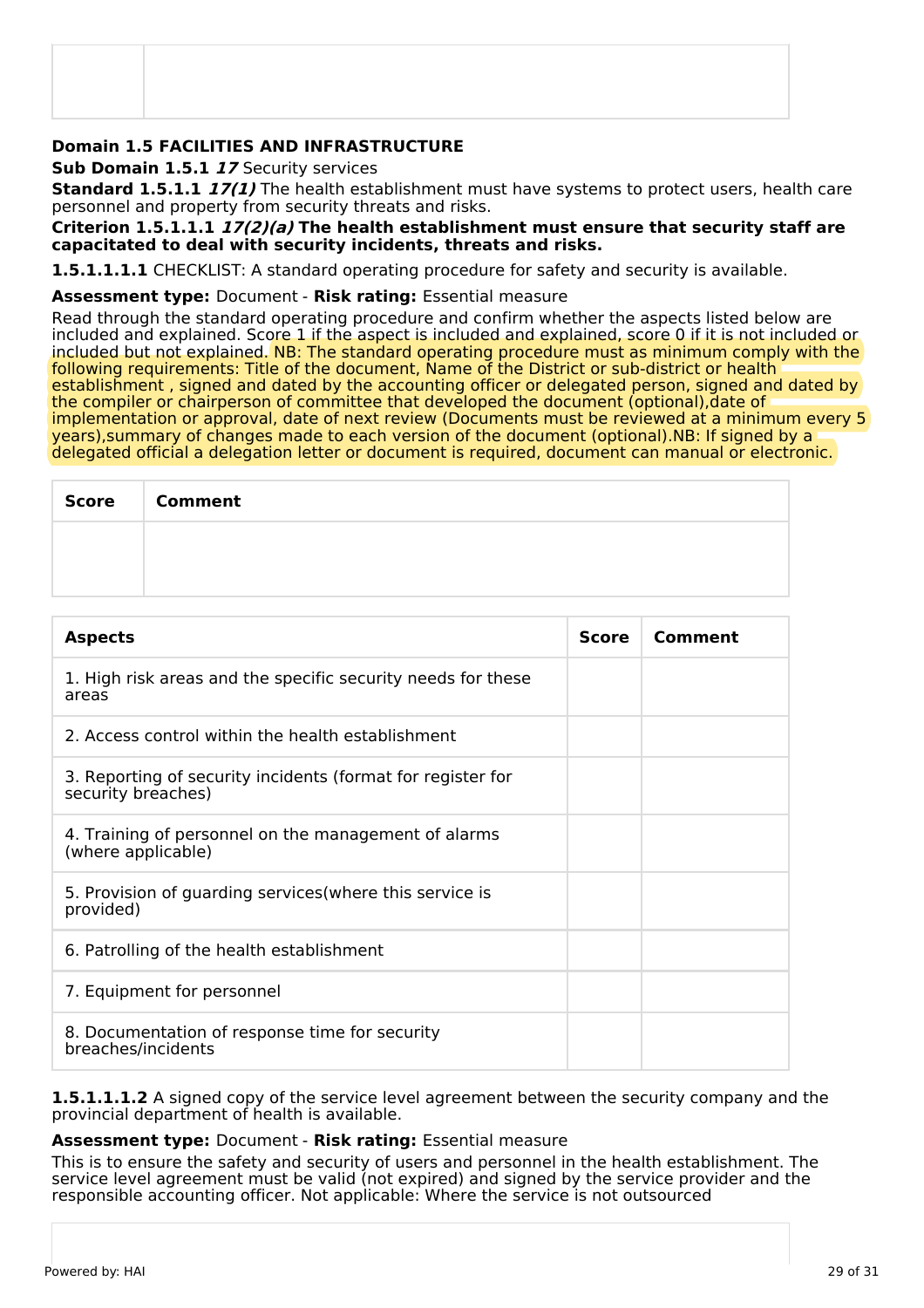| <b>Score</b> | <b>Comment</b> |
|--------------|----------------|
|              |                |
|              |                |

**1.5.1.1.1.3** A designated person monitors the service level agreement for security services.

# **Assessment type:** Document - **Risk rating:** Essential measure

Monitoring compliance with the service level agreement will ensure that breaches in service delivery are identified. This could include a monitoring checklist, minutes of meetings or reports. Not applicable: Where the service is not outsourced

| Score | <b>Comment</b> |
|-------|----------------|
|       |                |
|       |                |

# **1.5.1.1.1.4** Security breaches are recorded in a register.

# **Assessment type:** Document - **Risk rating:** Essential measure

The register can be manual or electronic. All columns in the register must be completed. The register must include the following: name of affected person (if applicable), date of incident, time of incident and nature of incident. In cases where there are no incidents, zero reporting should be done. Not applicable: Where there were no security breaches in the past three months

| Score   Comment |
|-----------------|
|                 |
|                 |

**1.5.1.1.1.5** Remedial actions to address security breaches identified are implemented.

#### **Assessment type:** Document - **Risk rating:** Essential measure

There must be documented evidence of action taken to address security breaches. This could be a quality improvement plan or a report. Not Applicable: Where there were no security breaches.

| <b>Score</b> | <b>Comment</b> |
|--------------|----------------|
|              |                |
|              |                |

# **1.5.1.1.1.6** CHECKLIST: Security services are rendered in the health establishment.

#### **Assessment type:** Document - **Risk rating:** Essential measure

Use the checklist below to check whether the security services are rendered in the health establishment. Score 1 if compliant and score 0 if not compliant. Score NA (not applicable) for whichever option is not in operation at the clinic.

| <b>Score</b> | <b>Comment</b> |
|--------------|----------------|
|              |                |
|              |                |
|              |                |

| <b>Aspects</b> | Score   Comment |  |
|----------------|-----------------|--|
|                |                 |  |